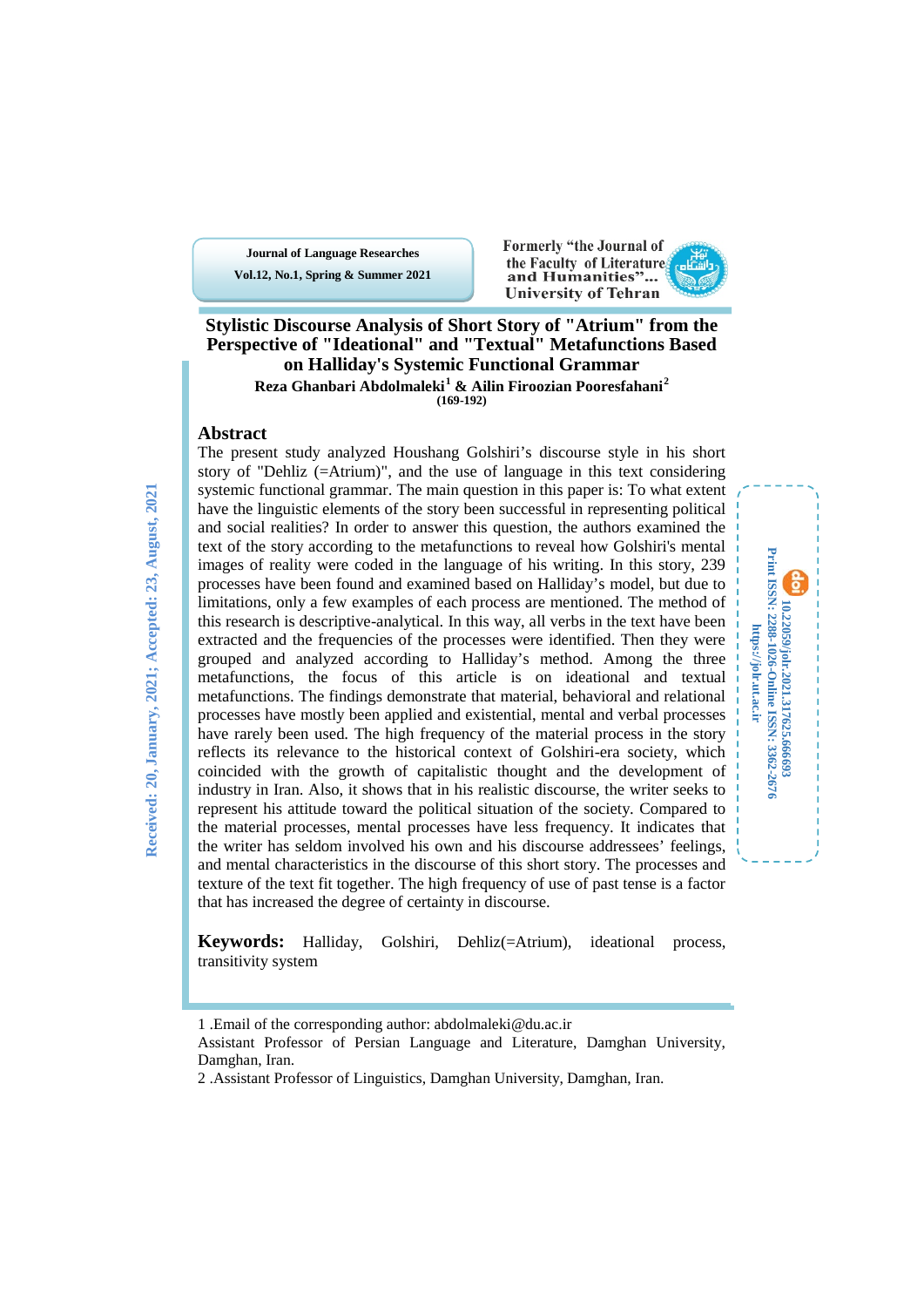#### **1. Introduction**

According to Toolan (2007: 195), systemic functional linguistics is the most appropriate model of linguistics for studying literature. Therefore, Halliday's meaning-oriented grammar provides an efficient method to analyze fictional texts. According to this approach, it is assumed that patterns of experiences are represented in the form of "processes" and through "ideational metafunction" in language. In this regard, "by examining types of processes in verbs and determining their frequencies within the text, one can become aware of the writer's experiences, thoughts and ideology" (Samadiani, 2016: 68). It should be noted that the grammatical possibility that represents experience in language is done through the "transitivity system", which is generally a mechanism for expressing ideational metafunction in language. In the present study, the authors have stylistically analyzed the discourse of the story of "Dehliz (=Atrium)" by Houshang Golshiri based on the systematic functional linguistic approach and with emphasis on ideational and textual metafunctions. Since ideational metafunction is an important factor in discourse style, the present study, with regard to this metafunction, tries to answer the following questions:

1. How is Golshiri's ideology represented through the transitivity system in the discourse of the story of "Dehliz (=Atrium)"? 2. How successful has the writer's language been in representing the socio-political realities of his era? To answer these questions, data of the story are analyzed based on Halliday's views after presenting and explaining them.

The authors of this paper claim that they have achieved the discourse structure of the short story of "Dehliz (=Atrium)" based on Halliday's systematic functional approach, which is one of the salient methods of analyzing the discourse of the text.

#### **2. Literature Review**

Since fictional literature studies based on Halliday's approach do not have a long history, no significant background can be found in this field. Therefore, in this section, we name the most crucial researches that have generally used the pattern of systematic functional grammar to analyze Persian novels and short stories.

Based on Halliday's functional grammar, Aghagolzadeh et al. (2011) have examined four short stories by Jalal Al-Ahmad and Sadegh Hedayat to reveal the mindset of these two writers. In his study, Siraj (2013), by examining ten works written by Iranian women writers, has responded to various views on the evolution and development of women's discourse and the formation of the practical form of language in women's writings. Considering systematic functional grammar and Simpson model, Alavi et al. (2015) have studied the transitivity stylistic feature and the critical interpretation of the point of view in the short story of "The Man Who Did Not Return". In their study, Mostafavi and Sanaati (2016) have analyzed the short story of "Facing the Bench" by Zoya Pirzad based on intellectual, interpersonal and textual metafunctions. To the best of the knowledge of the authors, this study is the first study that examines and analyzes Houshang Golshiri's short story based on metafuctions introduced by Halliday.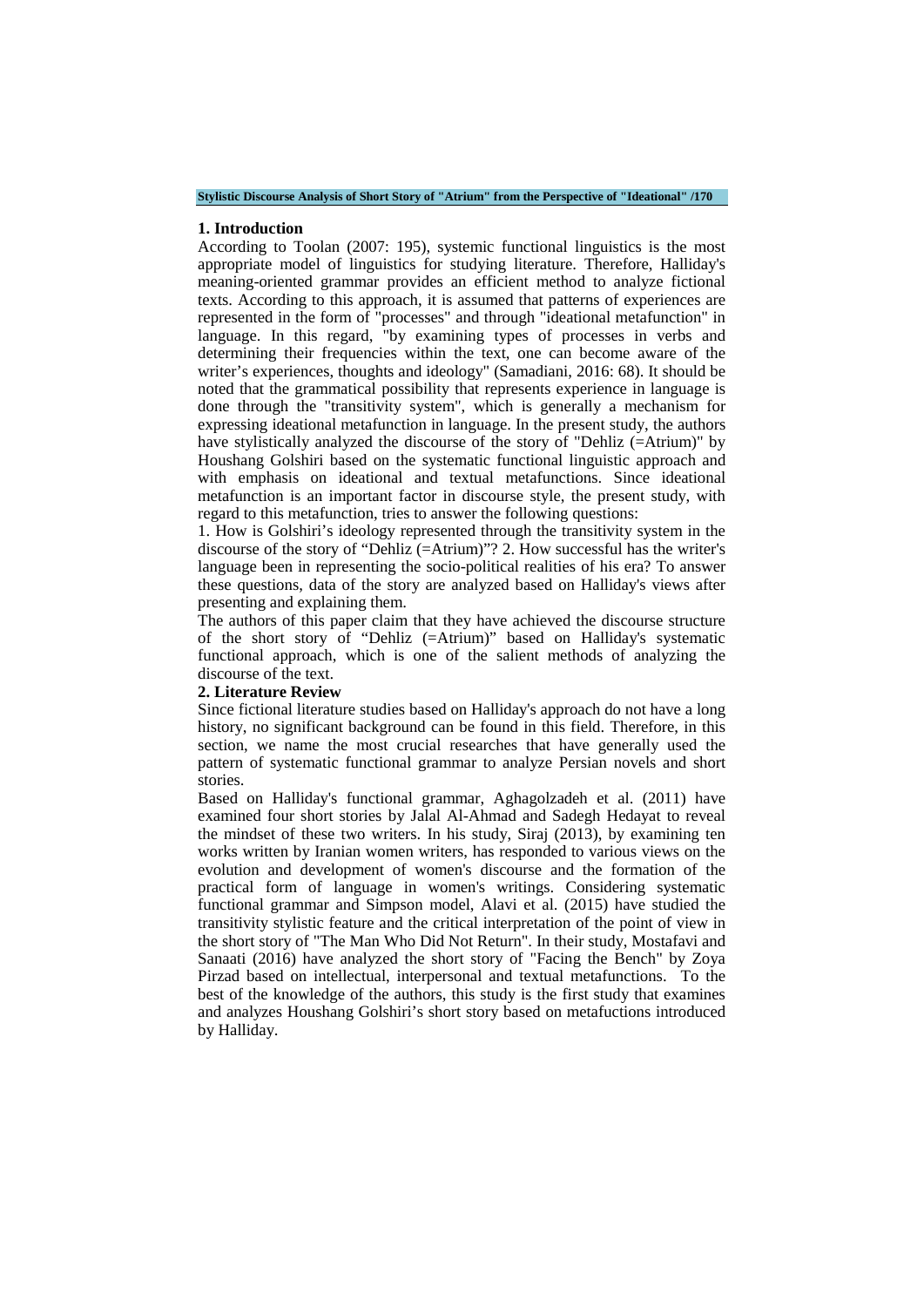#### **171/ Journal of Language Researches, Vol.12, No.1, Spring & Summer 2021**

#### **3. Methodology**

The method of this research is descriptive-analytical. For this purpose, all the verbs in the story were extracted and the type of processes used in them were identified as the minimum units of the narrative. In this regard, processes were categorized according to status that the actions represented. Then the frequency and the percentage of various processes were obtained, which have been presented in the form of separate tables. After determining the percentage and frequency of processes used in the text, qualitative analysis was done beside the quantitative and statistical analysis, and thus, data were described and analyzed. It is worth mentioning that the authors, in order to find the general meaning of the text, examined each sentence as the smallest semantic unit and then achieved the whole meaning of the text through putting the meaning of sentences together.

#### **4. Results**

The findings of this study reveal that the writer 's linguistic choices of lexical items and the verb process have had a significant effect on the formation of the discourse style of the story. Considering the transitivity system, it is obvious how these choices represent the inner and outer world of the discourse of the story and its addresses. Also, the writer has expressed tangible things and events by using various material processes in order to be realistic and to visualize the outside world. Compared to the material processes, mental processes have been rarely used which indicates that the participants' feelings and mental characteristics have been seldom represented in the discourse.

#### **5. Conclusion**

Based on the findings of this study, the results demonstrate that the presence of the relational process in the discourse of the story has high frequency and is accompanied by description in the text. Regarding behavioral processes, the results reveal that the writer has used these processes to describe the participants' behavioral states in the discourse of the story. It should be mentioned that material (29%), behavioral (27%) and relational (20%) processes have the highest frequencies, and existential (10%), mental (10%) and verbal (4%) processes have the lowest frequency in the story. It is worth noting that the low frequency of verbal processes is related to the action of the third-person perspective in the discourse. The results of examining the social contexts of the story also showed that there is a meaningful relationship between choosing the type of verb and the situational context of the text. Therefore, the manifestation of the surface structure of the linguistic functions of the story indicates that the period of the production of this work coincided with the growth of capitalistic thought and the development of industry in Iran.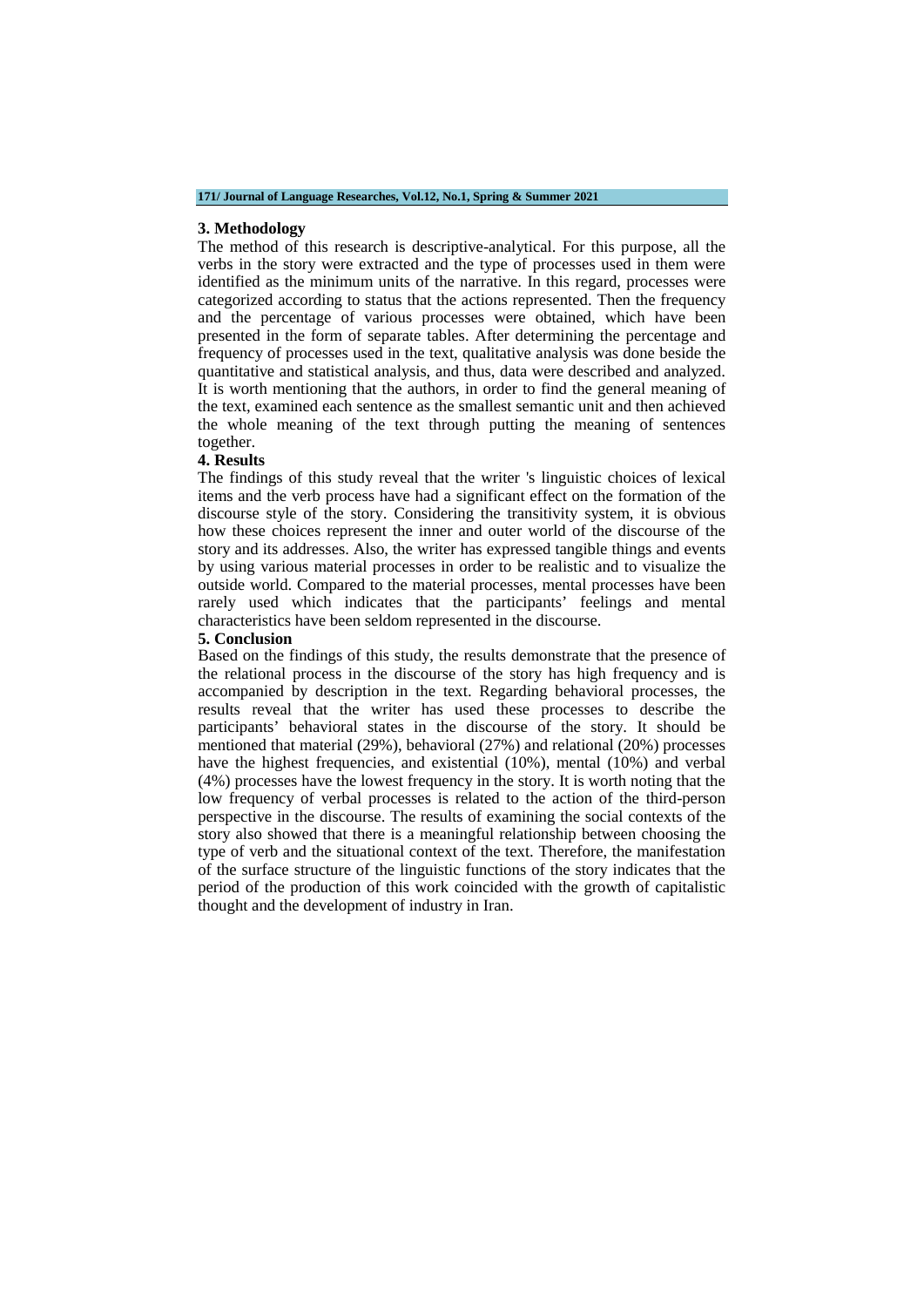**/172 سبکشناسی گفتمانِ داستان کوتاه «دهلیز» از منظر فرانقشهاي «اندیشگانی» و «متنی» بر اساس دستور نقشگراي....**

**سبکشناسی گفتمانِ داستان کوتاه «دهلیز» از منظر فرانقشهاي «اندیشگانی» و «متنی» بر اساس دستور نقشگراي نظاممند هلیدي**

> **[1](#page-3-0) رضا قنبري عبدالملکی استادیار زبان و ادبیات فارسی دانشگاه دامغان، دامغان، ایران. آیلین فیروزیان پوراصفهانی استادیار زبانشناسی همگانی دانشگاه دامغان، دامغان، ایران.** تاریخ دریافت مقاله: ١١/١/ ٩٩؛ تاریخ پذیرش مقاله ١۴٠٠/٣/٢٠ علمی- پژوهشی

### **چکیده**

پژوهش حاضر با هدف تحلیل سبک گفتمانِ داستان «دهلیز» اثر هوشنگ گلشیري، کاربرد زبان را در این متن بر مبناي دستور نقشگراي نظاممند مورد مطالعه قرار داده است. پرسش اصلی در این جستار، آن است که عناصر زبانیِ داستان در بازنمود واقعیتهاي سیاسی و اجتماعیِ عصر تا چه حد موفق بودهاند؟ نگارندگان براي دستیابی به پاسخ این پرسش، متن داستان را با توجه به فرانقشهاي مطرح در نظریۀ هلیدي مورد بررسی قرار داده تا نشان دهند که تصاویر ذهنی گلشیري از واقعیت چگونه در زبان نوشتۀ او رمزگذاري شدهاند. در داستان مورد بحث، 239 فرایند فعلی مشاهده شد که نگارندگان همۀ آنها را بر اساس الگوي تحلیل دستور نقشگرا مورد بررسی قرار دادند، اما به دلیل محدودیت حجم مقاله، صرفاً به ذکر چند نمونۀ شاخص از هر فرایند اکتفا شد. روش این پژوهش، توصیفی- تحلیلی است. بدین نحو که در ابتدا همۀ افعال موجود در متن استخراج و بسامد فرایندهاي بهکاررفته در آنها مشخص گردید؛ سپس مطابق روش هلیدي به گروهبندي و تحلیل آنها پرداخته شد. در میان فرانقشهاي سهگانه، تمرکز مقالۀ حاضر بر فرانقشهاي اندیشگانی و متنی است. یافتههاي پژوهش بیانگر کاربست بیشتر فرایندهاي مادي، رفتاري و رابطهاي و بسامد کمتر فرایندهاي وجودي، ذهنی و کلامی است. فرکانس بالاي فرایند مادي در داستان، مناسبت آن را با بافت تاریخیِ جامعۀ عصر گلشیري منعکس میسازد که همزمان بوده است با رشد تفکر سرمایهداري و توسعۀ صنعت در ایران. همچنین این فرایند نشان میدهد که نویسنده در گفتمان خود در پیِ ملموس نشان دادن نگرشش نسبت به اوضاع سیاسی جامعه است. در مقایسه با فرایند مادي، فرایندهاي ذهنی از بسامدي کمتر برخوردارند که حاکی از آن است که نویسنده احساسات و ویژگیهاي ذهنی خود و مشارکین گفتمان را کمتر وارد داستان نموده است. کاربرد فراوان وجه اخباري و افعال ماضی عواملی هستند که باعث پیدایش میزان قطعیت بالایی در گفتمان شدهاند.

**واژههاي کلیدي:** هلیدي، گلشیري، دهلیز، فرانقش اندیشگانی، نظام گذرایی.

#### **.1 مقدمه**

به عقیدهٔ تولان (۱۳۸۶: ۱۹۵) زبانِشناسی نقشگرای نظاممند ٔ، مناسبترین الگوی زبانشناسی در مطالعۀ ادبیات است. از اینرو، دستور معنامحور هلیدي، روشی کارآمد در تحلیل متون داستانی ارائه میدهد. رویکرد نقشگرایی «سعی میکند زبان را هم به طور ذاتی در درون خود توضیح دهد و هم درصدد است که رابطۀ آن را با نظامهایی

**.** 

[.1](#page-3-1) رایانامۀ نویسنده مسئول مقاله: ir.ac.du@abdolmaleki

<span id="page-3-1"></span><span id="page-3-0"></span>2. Systemic functional linguistics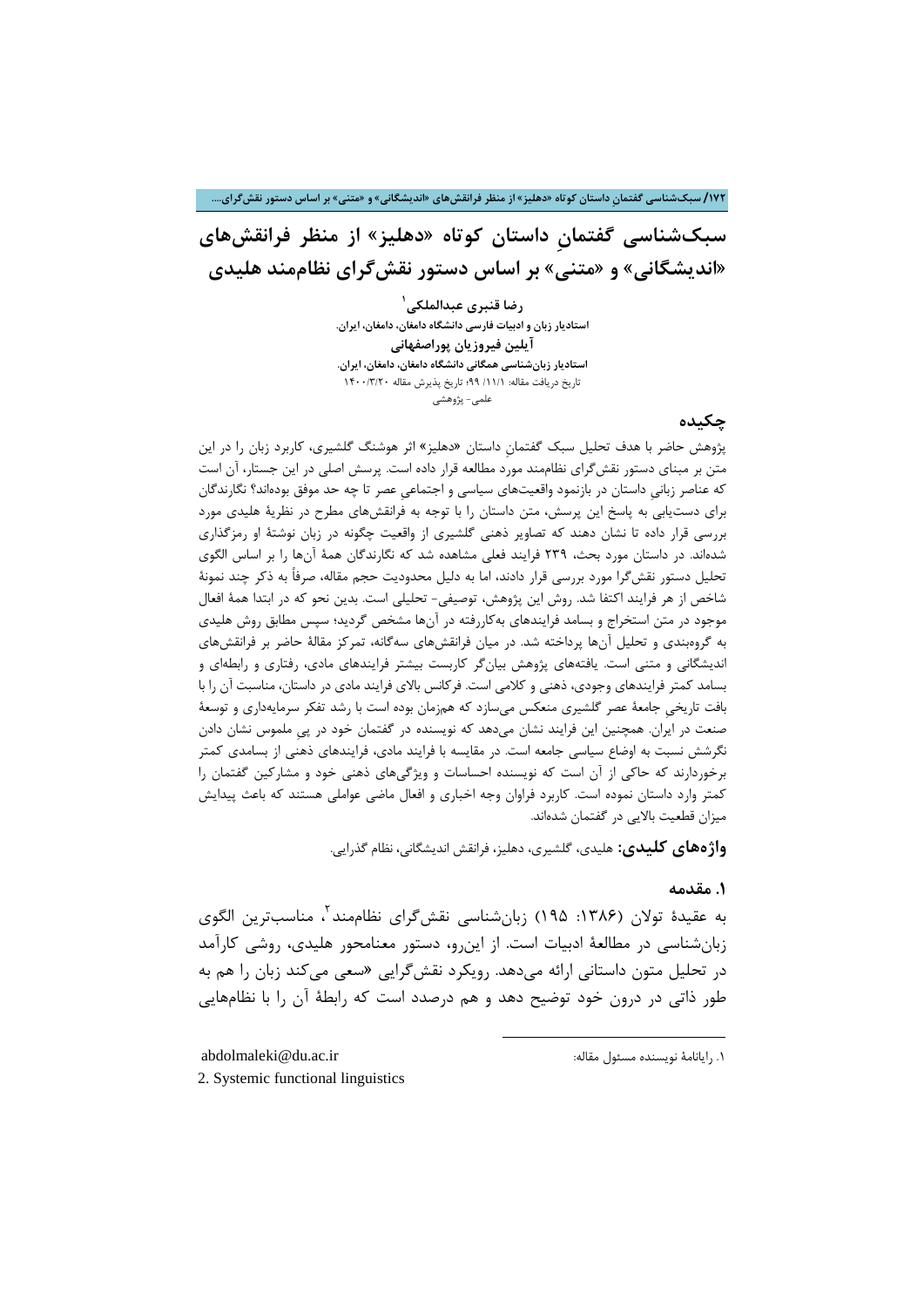## �ی زبا **، سال ،12 شمارة ،1 بهار و تابستان 173/1400** � �و ی �ش

نظیر فرهنگ و نظام اجتماعی و باورها بیان کند» (76 1987: ,Leech(. در این رویکرد فرض بر این است که الگوهاي تجربه در قالب «فرایند» ها و از طریق «فرانقش اندیشگانی»<sup>۱</sup> در زبان بازنمایی میشوند. بر همین اساس «میتوان با بررسی انواع فرایندهاي موجود در افعال و تعیین بسامد آنها در متن، از تجارب، تفکرات و دنیاي درون نویسنده آگاه شد» (صمدیانی، :1395 68).

امکان و قابلیت دستوری برای بازنمایی تجربه در زبان، از طریق «نظام گذرایی<sup>۲</sup>» انجام میشود. گذرایی که بهطورکلی مکانیسم بیان فرانقش اندیشگانی در زبان است؛ در نقشگرایی به مفهوم بسیار وسیعتر نسبت به دستورهاي سنتی به کار گرفته شده است. این واقعیت که «گذرایی الگوي تحلیل مفیدي هم در سبکشناسی و هم در زبان- شناسی انتقادي است، آن را به عنوان پلی کارا بین تحلیل داستان و دیگر انواع گفتمان تبدیل می کند» (علوی و همکاران، ۱۳۹۴: ۲۷۳).

 مسئلۀ اصلی در پژوهش حاضر، تحلیل سبکی داستان «دهلیز» اثر هوشنگ گلشیري با رویکرد به زبانشناسی نقشگراي نظاممند است. براي نیل بدین مقصود، در ابتدا آراي هلیدي در زمینۀ دستور نقشگرا بررسی شد که در جریان آن، فرانقشهاي اندیشگانی، بینافردي و متنی تبیـین گردیدند. از آنجا که تمرکز این مـطالعه بر فرانقشهاي اندیشگانی و متنی است، فرایندهاي ششگانۀ مطرح در فرانقش اندیشگانی نیز در کنار مشارکین فرایند و عناصر پیرامونی آن توضیح داده شدند. بعد از این ملاحظات نظري، دادههاي متن مورد بررسی و تحلیل قرار گرفت که چگونگی آن در بخش روششناسی پژوهش توضیح داده شده است.

 از آنجا [ک](#page-4-1)ه فرانقش اندیشگانی نشانگر و شاخص مهمی در سبکشناسی گفتمان است، پژوهش حاضر با عنایت به این فرانقش، در پیِ دستیابی به پاسخِ پرسشهاي ذیل است: .1 ایدئولوژي گلشیري چگونه از طریق نظام گذرایی در گفتمان داستان دهلیز بازنمایی شده است؟ ۲. زبان نویسنده در بازنمود واقعیتهای سیاسی- اجتماعی عصر او تا چه حد موفق بوده است؟ از آنجاکه رویکرد نقشگرایانۀ هلیدي از روشهاي مهم در تحلیل گفتمان متن است، پژوهش حاضر با بهرهگیري از این رهیافت به ساخت گفتمانیِ داستان مورد بحث توجه کرده است. روش این پژوهش، توصیفی- تحلیلی است. بدین منظور تمام افعال موجود در داستان استخراج و نوع فرایندهاي بهکار رفته در بندهاي آن- به عنوان واحدهاي کمینۀ روایت - مشخص شد. در همین راستا،

**.** 

- <span id="page-4-0"></span>1. Ideational Metafunction
- <span id="page-4-1"></span>2. Transitivity system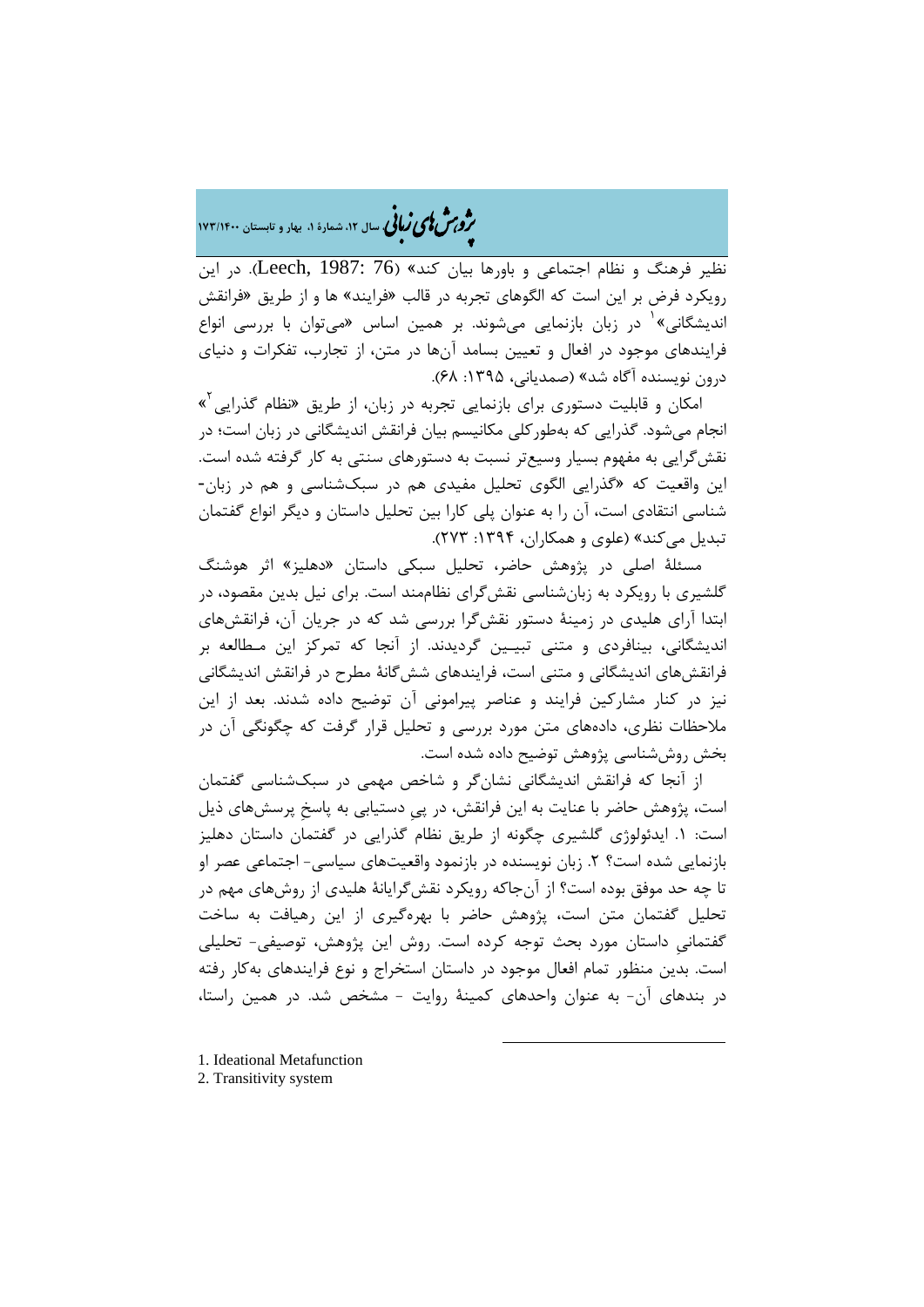فرایندها بر طبق اینکه کنشها چه وضعیتی را نشان میدهند، دستهبندي گردیدند. در مرحلۀ بعد، بسامد و درصد وقوع انواع فرایندها در داستان به دست آمد که در قالب جدولهاي جداگانهاي ارائه شده است. بعد از مشخصکردن درصد و بسامد فرایندهاي بهکار رفته در متن، تحلیل کیفی در کنار تحلیل کمی و آماري قرار گرفت و به این ترتیب، دادهها توصیف و تحلیل شدند. شایان ذکر است که نگارندگان در پی یافتن معناي کلی متن، به بررسی هر جمله به عنوان کوچکترین واحد معنایی پرداختند و سپس از کنار هم قرار دادن معناي حاصل از جملات، به معناي کلی متن رهنمون گردیدند.

## **.2 پیشینۀ پژوهش**

مطالعات مبتنی بر نظریۀ هلیدي، سابقۀ چندان زیادي در حوزة پژوهشهاي ادبیات داستانی ندارد، پیشینۀ درخور توجهی نیز در این زمینه نمیتوان یافت. از اینرو در این بخش، به ذکر مهمترین پژوهشهایی پرداخته شده است که بهطور عام از الگوي دستور نقشگرا براي تحلیل رمانها و داستانهاي کوتاه فارسی بهره بردهاند.

 آقاگلزاده و همکاران (1390) در مقالۀ خود، بر اساس دستور نقشگراي هلیدي به بررسی چهار داستان کوتاه از جلال آلاحمد و صادق هدایت پرداختهاند تا طرز فکر این دو نویسنده را آشکار نمایند. نتایج این تحقیق نشان میدهد که آلاحمد بیشتر از صادق هدایت از «فرایندهاي مادي» استفاده کرده است که بیانگر دیدگاه واقعگرایانۀ او به جهان است. از سوي دیگر، هدایت از «فرایندهاي رفتاري»، بیشتر از آلاحمد بهره برده است. به نظر میرسد این اختلاف، نشاندهندة توجه هدایت به انسان باشد؛ چراکه فرایندهاي رفتاري غالباً دربارة رفتار انسان کاربرد دارند.

 سراج (1392) در مطالعۀ خود، با بررسی ده اثر از آثار نویسندگان زن ایرانی به دیدگاههاي گوناگون دربارة تحول و تکوین گفتمان زنانه و شکلگیريِ گونۀ کاربردي زبان در نوشتههاي زنان پاسخ داده است. روش کار او در این تحقیق، در دو بخش تحلیل بر مبنای «فرانقش اندیشگانی: فرایند افعال» و «فرانقش بینافردی<sup>'</sup>: وجه<sup>۲</sup>» است. یافتههاي نویسنده نشان میدهد که بین انتخاب نوع واژگان (فرایند افعال) و همچنین کاربرد وجه در آثار داستانی زنان در دهههاي مختلف و به تبع آن تحول اندیشه، تناسب معناداري وجود دارد.

 علوي و همکاران (1394) در چارچوب دستور نقشگرا و بر مبناي الگوي سیمپسون، ویژگی سبکی گذرایی و تفسیر انتقادي زاویۀ دید را در داستان کوتاه «مردي که برنگشت» بررسی نمودهاند. نگارندگان بعد از تحلیل جملات داستان بر

**.** 

<span id="page-5-1"></span><span id="page-5-0"></span>[1.](#page-5-1) Interpersonal Metafunction 2. Modality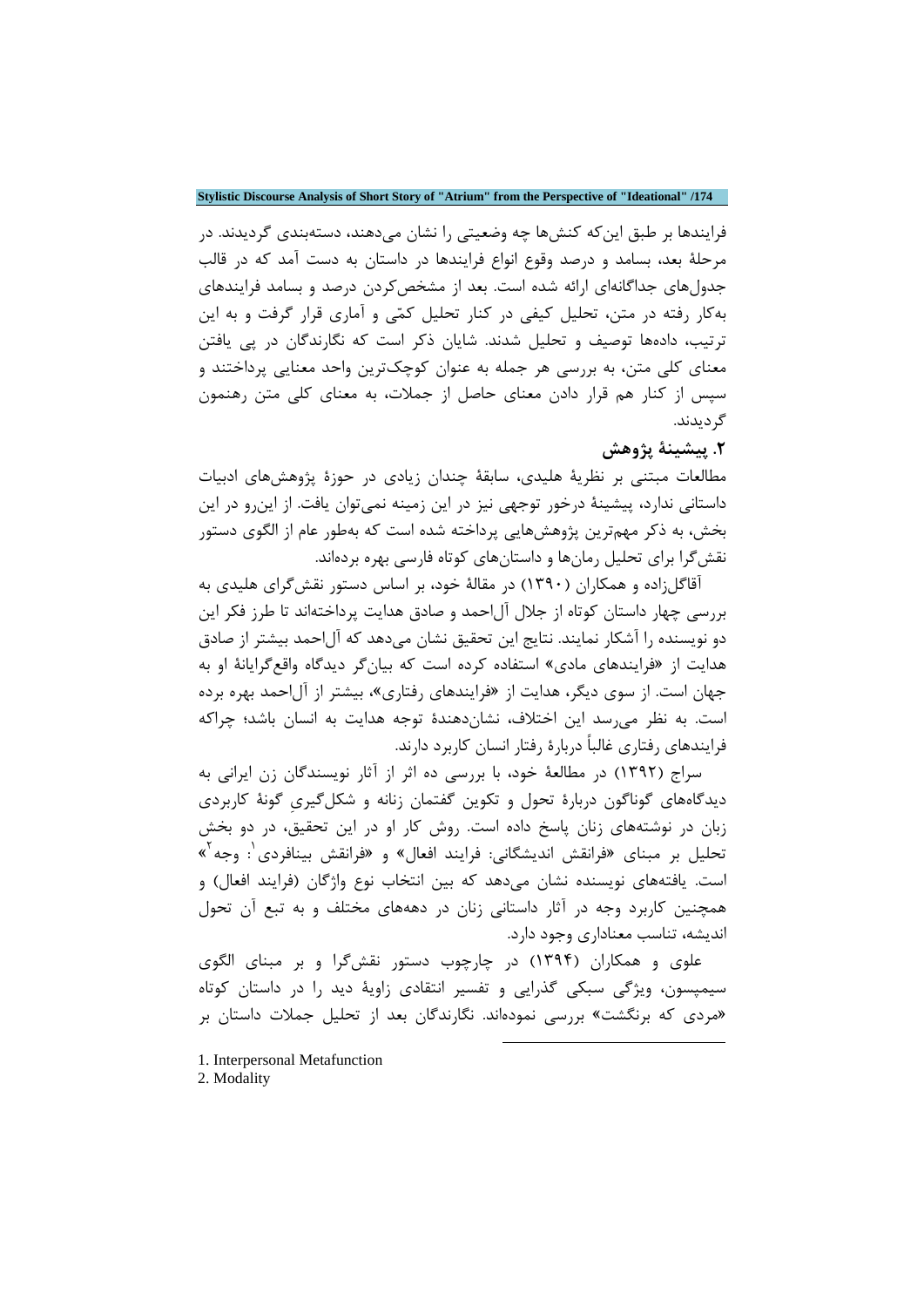�ی زبا **، سال ،12 شمارة ،1 بهار و تابستان 175/1400** � �و ی �ش

اساس نوع فرایند و نقش مشارکینِ آن به این نتیجه رسیدند که فرایند «مادي»، فرایند غالب متن است و پس از آن، به ترتیب، فرایندهاي «ذهنی»، «رابطهاي» و «کلامی» قرار دارند. از این روي، راوي چارچوب کنشگرانهاي خلق کرده تا تلاشهاي زنِ داستان براي یافتن همسرش را رمزگذاري کرده باشد.

 مصطفوي و صناعتی (1395) در مطالعۀ خود داستان کوتاه «نیمکت روبهرو» اثر زویا پیرزاد را بر اساس سه فرانقش اندیشگانی، بینافردي و متنی مورد تحلیل قرار داده- اند. مهمترین نتایج حاصل از این تحلیل را به صورت ذیل میتوان خلاصه کرد: .1 در اکثر بندهاي داستان، شخصیت اول نقطۀ عزیمت نویسنده است و داستان بر مسائل او تمرکز دارد؛ ۲. با توجه به روایی بودن سبک داستان، کاربرد وجه خبری و زمان گذشته در آن فراوان است؛ ٣. وجود تعداد زیاد فرایندهای مادی در داستان حاکی از آن است که نویسنده قصد بیان وقایع را دارد. با توجه به پیشینۀ گفتهشده تا آنجا که نگارندگان مطلعاند، این مقاله اولین پژوهشی است که داستانی از هوشنگ گلشیري را از منظر فرانقشهاي مطرح در نظریۀ هلیدي مورد بررسی و تحلیل قرار داده است.

## **.3 چارچوب نظري پژوهش**

**-3 .1 دستور نقشگراي نظاممند**

با توجه به اینکه روش هلیدي یکی از روشهاي مؤثر براي تحلیل گفتمان روایی است؛ مبناي نظري این پژوهش، «دستور نقشگراي نظاممند» است. این رویکرد به عنوان پیشگام زبانشناسی متن، «میکوشد از سطح جمله و مطالعات نحوي فراتر رود و به مفهوم متن، شکلگیريِ زبان متن، بافت متن و عوامل داخل شده در آن بپردازد» (سجودي، :1390 96). هلیدي در رویکرد نقشگراي خود تلاش کرده است تا چگونگی کاربرد زبان را در بافت، تبیین کند. از این نظر، زبان نه به عنوان یک نظام قراردادي، بلکه محصول جامعه و متناسب با نیازهاي انسان تلقی میشود. از دیدگاه هلیدي، زبان نظامی از معانی است که بر اساس تعامل اجتماعی واقع میگردند و معنا خود برساختۀ سه بخش متمایز و در عین حال مرتبط است که با عنوان «فرانقش» از آنها یاد میشود (خان جان، :1385 93). فرانقشهاي سهگانۀ زبان به ترتیب عبارتاند از: الف) فرانقش اندیشگانی، ب) فرانقش بینافردي، ج) فرانقش متنی (158 1985: ,Halliday(. هلیدي ایفاي نقش این فرانقشها را در «بند» جستجو میکند و از نظر او هر بند یا جمله، یک واحد کمینۀ روایی است. بر این اساس، بند واحد تجزیهوتحلیل متن است (نبیلو، :1392 114). در فرانقشها سه نوع ساختار، مجموعههاي مستقل انتخاب معنا را میسازند: الف) «ساختار گذرایی» که معناي تجربی را نشان میدهد؛ ب) «ساختار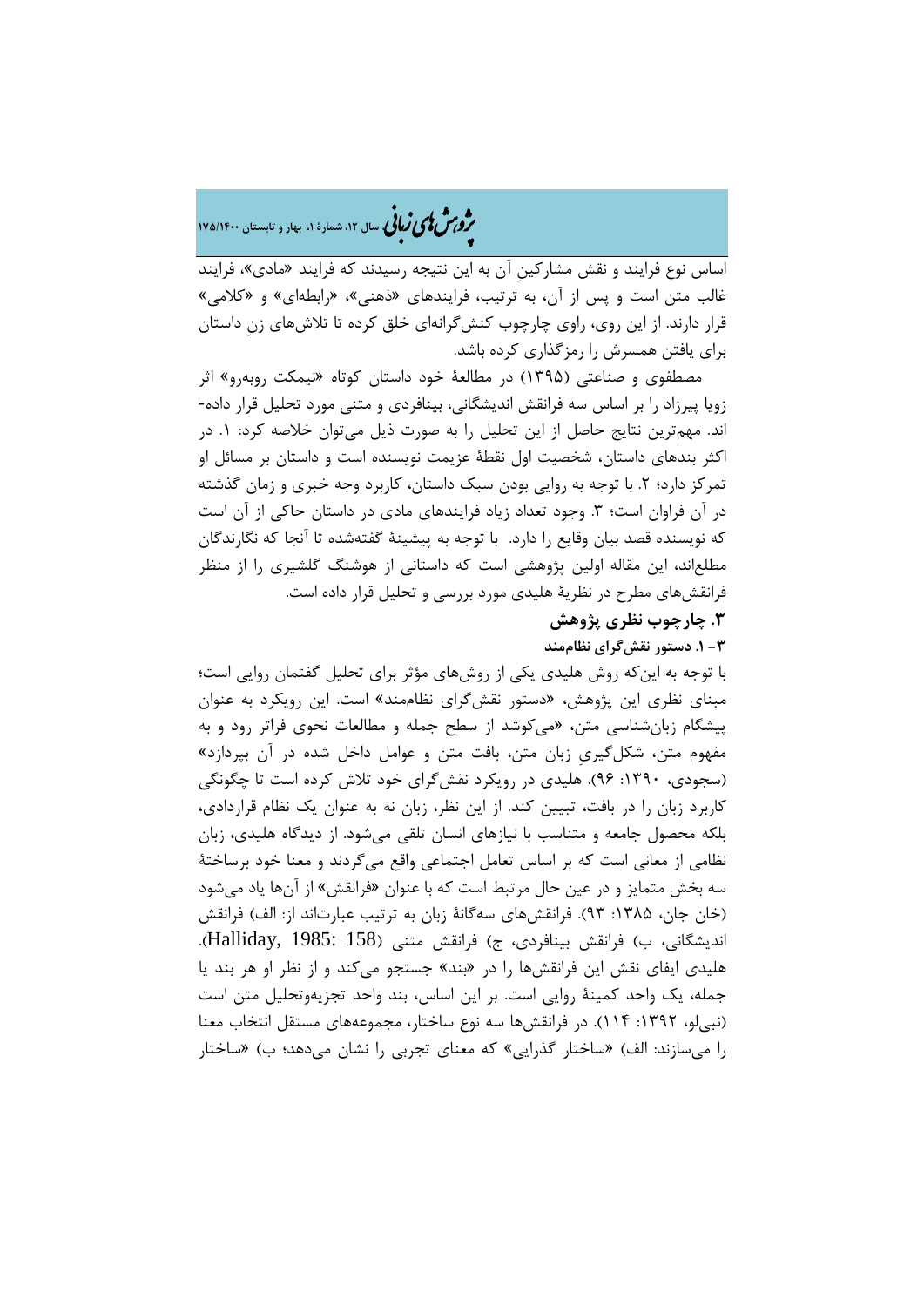وجه» که معناي بینافردي را شکل میدهد؛ ج) «ساختار مبتدایی» که معناي متنی را به وجود میآورد. این سه ساختار در مجموع، دستور یک زبان را تشکیل میدهند .(Halliday, 1985: 158)

**-3 .2 فرانقش اندیشگانی**

الگوهاي تجربه از طریق فرانقش اندیشگانی در زبان بازنمایی میشوند. این فرانقش ایدئولوژي گوینده را منتقل میکند و تجربه و رویکرد او را نسبت به جهان خارج انتظام میبخشد (فاولر، 1381). فرانقش اندیشگانی که خود به دو جزء «فرانقش تجربی» و «فرانقش منطقی» تقسیم میگردد (آقاگلزاده و همکاران، :1390 246)، شرح و انعکاس درك و تجربۀ ما از هستی است. به عقیدة هلیدي (:1978 112)، «زبان در ایفاي نقش اندیشگانی، به تجربۀ شخصی ما نظم و سامان میبخشد». این فرانقش در سطح زبانی به شکل افعال، اسامی، قیود و صفات ظهور مییابد. **-3 -2 .1 نظام گذرایی**

گذرایی از دیدگاه صورتگرایان، مفهومی مطلق است و از این نظر، افعال را به لازم و متعدي تقسیمبندي میکنند اما از دیدگاه نقشگرایی، «به شیوة بازنمایی انواع فرایندها و معانی در جمله اطلاق میشود» (22 2004: ,Simpson(؛ به عبارت دیگر، «نظام گذرایی» مکانیسم بیان فرانقش اندیشگانی در زبان است که از طریق آن امکان و قابلیت دستوري براي بازنمایی تجربه در زبان، انجام میپذیرد. شیوهاي که گذرایی با آن، نقش اندیشگانیاش را انجام میدهد، از طریق بیان فرایندهاست. هر فرایند شامل سه عنصر اصلیِ «فرایند»، «مشارکین» و «عناصر پیرامونی فرایند<sup>۱</sup>» است که گذرایی از میان گزینههاي موجود در نظام زبان، آنها را انتخاب میکند (آقاگلزاده و همکاران، :1390 ۲۴۷).

**-[3](#page-7-0) -2 .2 فرایند**

فرایندها عبارت از رخداد، کنش، احساس، گفتار یا بود و نمود هستند که به عقیدة تامپسون (۲۰۰۴: ۸۹)، به لحاظ معناهایشان تقسیم می شوند و به تناسب معانی، مشارکان ویژهاي را میپذیرند. گفتنی است که فرایندها شامل انواعِ «اصلی» و «فرعی» میباشند. بر اساس نظر هلیدي و متیسن (:2004 170)، فرایندهاي «مادي»، «ذهنی» و «رابطهاي»، فرایندهاي اصلی؛ و فرایندهاي «کلامی»، «وجودي» و «رفتاري»- که در مرز فرایندهاي اصلی قرار میگیرند (138 1985: ,Halliday (- فرایندهاي فرعی هستند. هلیدي معتقد است که مجموعۀ تجربههاي جهان درون و بیرون را میتوان در این شش نوع فرایند خلاصه کرد. شایان ذکر است که فرایندها معمولاً در قالب گروههاي فعلی در دستور زبان بازنمایی میشوند.

 $\overline{a}$ 

<span id="page-7-0"></span>1.Circumstantial elements of Processes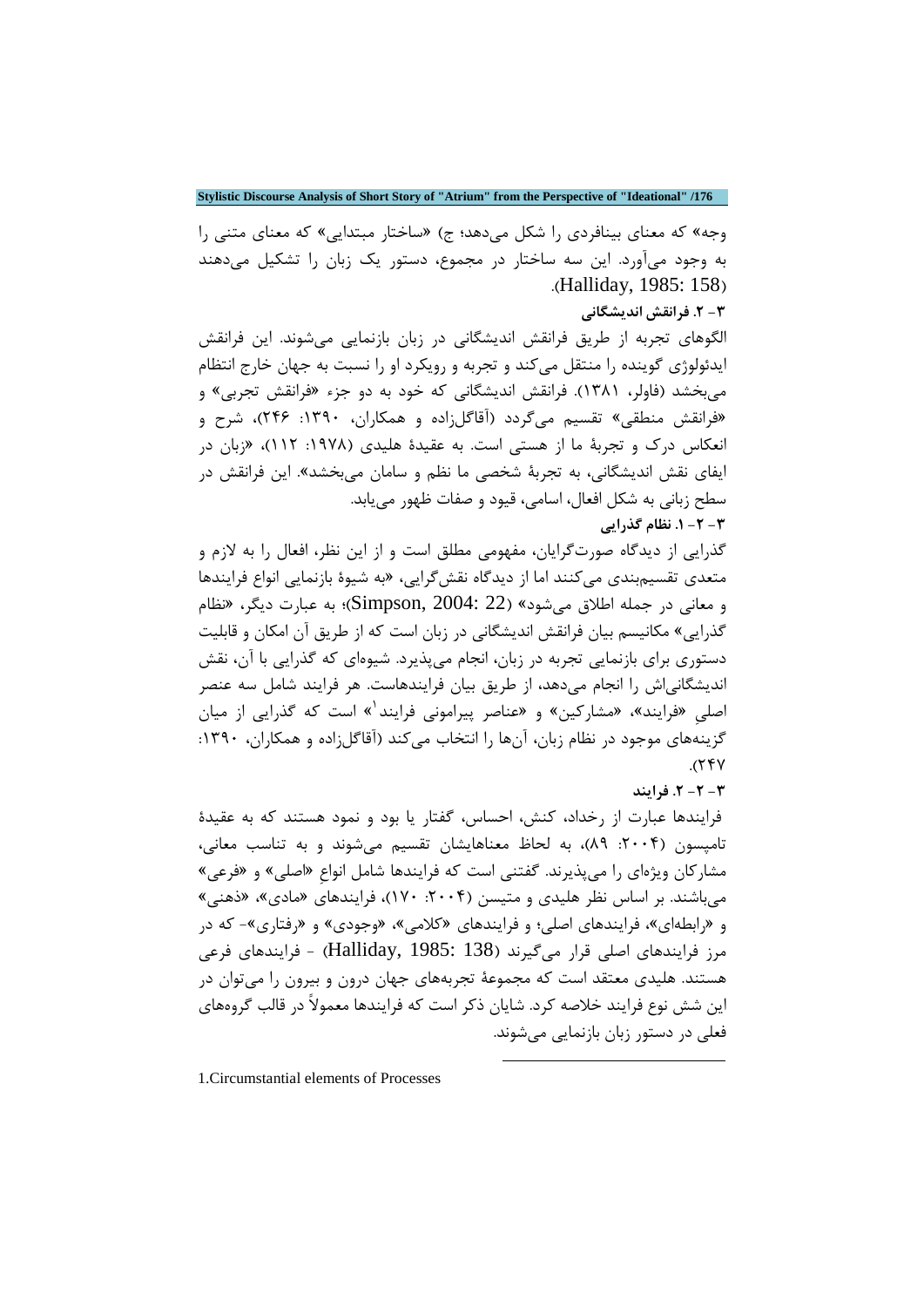�ی زبا **، سال ،12 شمارة ،1 بهار و تابستان 177/1400** � �و ی �ش

## **-3 -2 -2 .1 فرایند مادي**

فرایندهاي مادي، اعمالی فیزیکی هستند که بر انجام کاري یا روي دادن واقعهاي دلالت دارند (179 2004: ,Matthiessen & Halliday(. این فرایندها توسط گروه فعلی درون «بند»، بیان میشوند. اولین نوع شرکتکنندة فرایند مادي، «کنشگر» و دومینِ آن، «هدف» است. این نقشها عموماً توسط «گروههاي اسمی» مشخص میشوند. «کنشگر»، انجامدهندة فرایندي است که توسط بند بیان میشود. «هدف»، شخص یا چیزي است که توسط فرایند تحت تأثیر قرار گرفته است. افعالی مانند اتفاق افتادن، ساختن، خلق کردن، نوشتن، رنگ کردن، باز کردن و رفتن، در فرایند مادي به کار می- روند (190 :Ibid).

## **-3 -2 -2 .2 فرایند ذهنی**

در حالی که فرایندهاي مادي، مربوط به تجربۀ ما از جهان بیرون است، فرایندهاي ذهنی به تجربۀ ما از جهان آگاهی خودمان مربوط میباشند. این فرایندها از احساسات ما نشأت میگیرند (197 2004: ,Matthiessen & Halliday(. فرایندهاي ذهنی به صورت پیچیدهاي به صورت فرایندهاي ادراك (شنیدن، دیدن)، فرایندهاي واکنش (دوست داشتن، متنفر بودن، ترسیدن) و فرایندهاي شناختی (فهمیدن، فکر کردن) هستند. این فرایند لزوماً دو شرکتکننده دارد: الف) شرکتکنندهاي که «فکر میکند، میاندیشد، یا ادارك میکند که «مدرك» نامیده میشود؛ و ب) آنچه درك، احساس یا ادارك میگردد که هلیدي آن را «پدیده» نامیده است» ( 225- 2007: ,Eggins (233

## **-3 -2 -2 .3 فرایند رابطهاي**

فرایند رابطهاي سومین نوع اصلی از انواع فرایندها است که به دو دستۀ اسنادي یا توصیفی و شناسایی تقسیم میشوند (197 2004: ,Matthiessen & Halliday(. این فرایند بر هستی و رابطۀ بین پدیدهها از طریق فعل «است» و «بود» دلالت دارد (239 2007: ,Eggins(. فرایندهاي رابطهاي ممکن است یا تأکیدي باشند و رابطۀ «ایکس ... است» را نشان دهند؛ یا ملکی باشند و رابطۀ «ایکس ... دارد» را بیان کنند؛ یا شرایطی باشند و رابطۀ «ایکس در / روي ... است» را نشان دهند (علوي و همکاران، :1394 276). دو اصطلاح تکمیلی دیگر براي فرایندهاي رابطهاي وجود دارد: الف) مسندالیه که حدوداً موضوع بند و ب) مسند که توصیف یا شرحی دربارة موضوع است (همان: 276).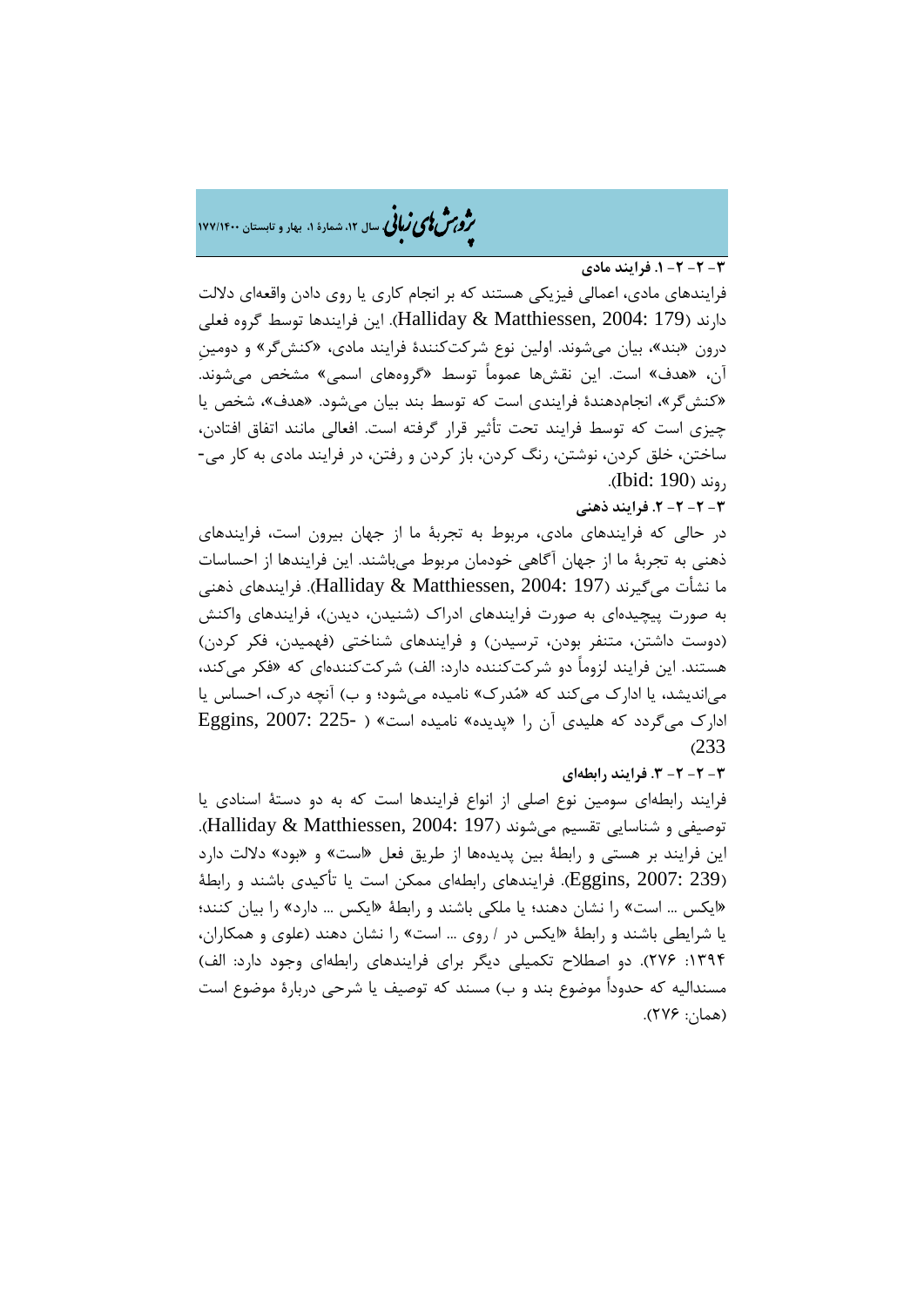## **-3 -2 -2 .4 فرایند رفتاري**

اینها فرایندهاي رفتار فیزیولوژیکی و روانی (معمولاً انسانی) مانند نگاه کردن، گریه کردن، لبخند زدن، نفس کشیدن، آواز خواندن و نشستن است. این فرایندها از هر شش نوع فرآیند نسبتاً متمایز هستند زیرا هیچ مشخصۀ خاصی از خود ندارند، بلکه تا حدي مانند فرایندهاي مادي و تا حدودي هم مثل فرایندهاي ذهنیاند ( & Halliday 248 2004: ,Matthiessen(. تنها تفاوت فرایندهاي رفتاري با فرایندهاي ذهنی در این است که این فرایندها نمود عینی و فیزیکی دارند. **-3 -2 -2 .5 فرایند کلامی**

فرایندهاي کلامی بهطورکلی شامل فرایندهایی از نوع گفتن میشوند. این فرایندها با افعالی همانند صحبت کردن، گزارش دادن، پرسیدن، دستور دادن و غیره بیان میشوند. گفتنی است که فرایندهاي کلامی بین فرایندهاي ذهنی و مادي قرار دارند (آقاگلزاده و همکاران، :1390 248). از آنجا که عمل گفتن خود نوعی کنش فیزیکی است، جزء فرایندهاي مادي محسوب میشود و از سوي دیگر، چون این نوع فرایندها انعکاس عملکرد ذهن هستند، نوعی فرایند ذهنی نیز به حساب میآیند ( ,Bloor & Bloor .(1997: 122

 نقشهاي شرکتکنندة همراه با فرایندهاي کلامی، «گوینده» و «مقصد» (مخاطبی که فرایند به سمت او جهت داده شده) است. براي این دسته میتوانیم نقش «گفته» یا «اطناب» (به معناي «آنچه گفته شده») را اضافه کنیم. بهطور مثال: آنها (گوینده) تصمیم را (گفته/ اطناب) به من (هدف) اعلام کردند (فرایند) (علوی و همکاران، ۱۳۹۴:  $.(\Upsilon\vee\Delta)$ 

## **-3 -2 -2 .6 فرایند وجودي**

این فرایندها وجود داشتن یا روي دادن چیزي را بیان میکنند. درحالیکه فرایندهاي وجودي بهطورکلی در گفتمان بسیار رایج نیستند، اما سهم مهمی در انواع متن دارند این فرایند که بین فرایندهاي مادي و.Halliday & Matthiessen, 2004: 256) رابطهاي قرار دارد، با افعالی نظیر وجود داشتن، ظاهر شدن، آویزان بودن، باقی ماندن و ... همراه است (آقاگلزاده و همکاران، :1390 248). از آنجاکه فرایندهاي وجودي می- توانند حادثهاي را بیان کنند، نزدیک به فرایندهاي مادي؛ و از آن سوي، چون بیانگر بودن چیزي هستند، به فرایندهاي رابطهاي شباهت دارند ( 1997: ,Bloor & Bloor .(256

### **-3 -2 .3 مشارکین فرایند**

مشارکین فرایند که در برگیرندة عناصر دستاندرکار فرایندند، یا عاملان فرایند هستند؛ یا فرایند بر آنها اعمال میشود؛ یا از فرایند بهره میبرند (مهاجر و نبوي، :1376 41).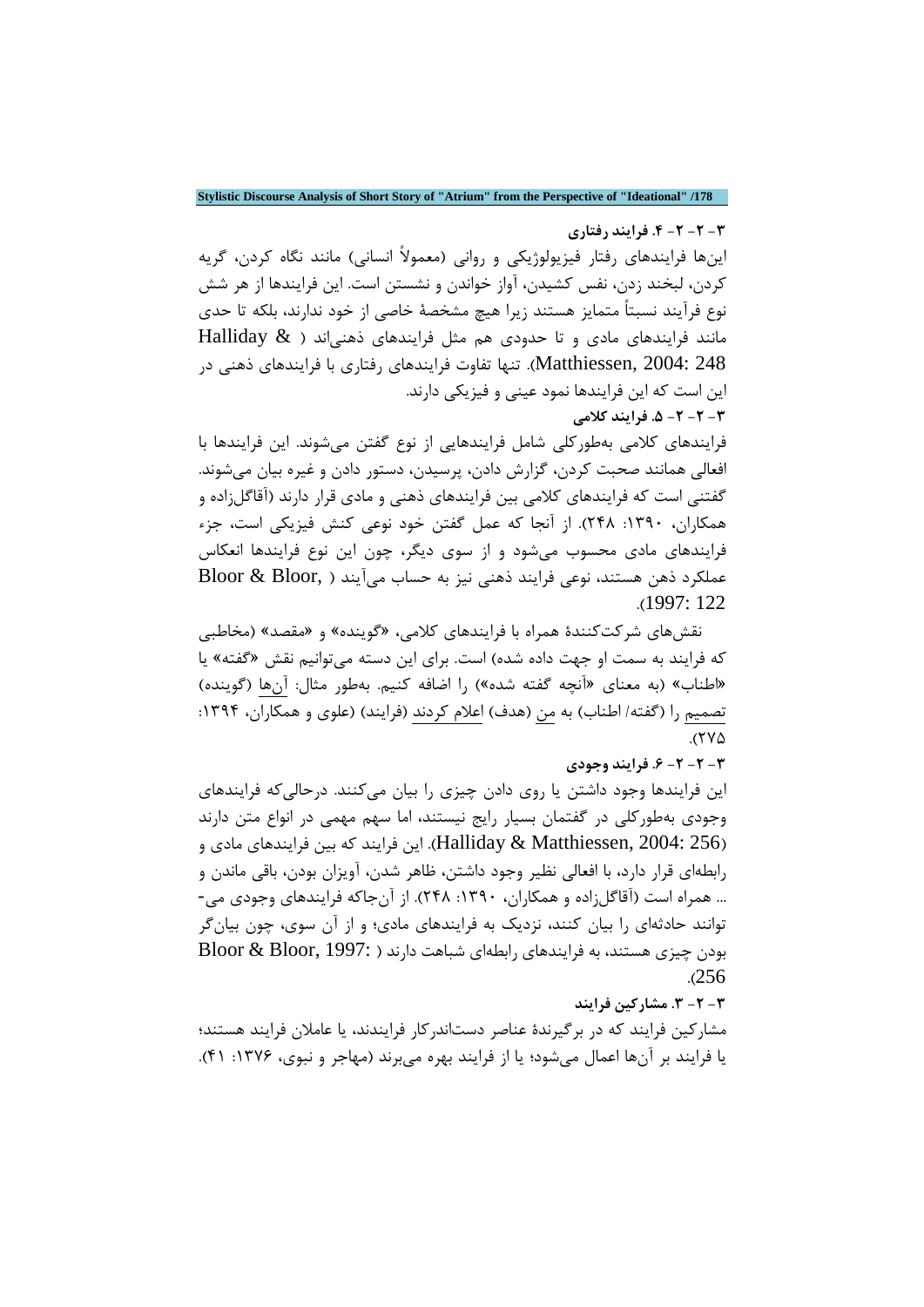## �ی زبا **، سال ،12 شمارة ،1 بهار و تابستان 179/1400** � �و ی �ش

این مشارکین، زمان، مکان، شیوه، اسباب و شرایط فرایند را تعیین میکنند. شایان ذکر است که بازنمایی مشارکین در دستور زبان عموماً در قالب گروههاي اسمی است. هر فرایندي یک کنشگر دارد و برخی از آنها، بیش از یک کنشگر دارند. گفتنی است که «کنشگر» همواره در جایگاه فاعل نمینشیند بلکه در جملات مجهول، «هدف» به جاي فاعل قرار میگیرد.

**-3 -2 .4 عناصر پیرامونی فرایند**

عناصر پیرامونی فرایند، عناصري هستند که اطلاعات بیشتري دربارة فرایند میدهند. به بیان دقیقتر، اطلاعات مربوط به زمان، مکان و ابزار وقوع فرایند با این عناصر در بند مطرح میشود. گفتنی است که خود فرایند هرگز قابل حذف نیست اما عناصر پیرامونی غالباً قابل حذفاند. این عناصر معمولاً با گروههاي قیدي و حرفاضافهاي بیان میشوند (علوي و همکاران، :1394 275).

**-3 .3 فرانقش بینافردي**

بخشی از متن دلالت بر کنش متقابل افراد درگیر در صحنۀ ارتباط زبانی دارد. در اینجا معنی همچون شکلی از کنش مطرح میشود و طی آن گوینده یا نویسنده به کمک زبان، عملی را نسبت به شنونده یا خواننده صورت میدهد (مهاجر و نبوي، :1376 7). بازنمایی تعامل مشارکین در یک ارتباط زبانی، در «فرانقش بینافردي» بررسی میگردد. همچنین برقراري و تثبیت روابط اجتماعی نیز به این فرانقش مربوط میشود (29 2004: ,Matthiessen & Halliday(. فرانقش بینافردي ناظر بر روابط حاکم بین گوینده و مخاطب، میزان آشنایی و درجۀ صمیمیت آنان و مواردي از این دست است. در این فرانقش، توجه به تأثیر عوامل غیرزبانی از جمله، قدرت، فرهنگ، اجتماع و غیره، اهمیت ویژهاي دارد. در فرانقش بینافردي، گوینده از زبان مانند ابزاري براي بیان نگرشها، ارزیابیها و نوع رابطهاي که میان خود و مخاطبش برقرار میسازد، استفاده میکند (سلطانی، ۱۳۸۷: ۶۵).

**-3 .4 فرانقش متنی**

فرانقش متنی، بیانگر رابطۀ بافتی زبان و بافت موقعیت غیرکلامی است؛ به این معنی که باید متون منسجمِ متشکل از جملههاي متعدد را از زنجیرههاي نامرتبط از جملهها تمیز دهیم؛ که به دلیل عناصر متنی فراهم میشود. فرانقش متنی، ارتباطدهندة دو فرانقش اندیشگانی و بینافردي است (113 1978: ,Halliday(. این فرانقش بین آنچه که گفته یا نوشته میشود و جهان واقعی از یکسو و ساختهاي دیگر زبانی از سوي دیگر، ارتباط برقرار میکند (7 1997: ,Bloor & Bloor(. در این فرانقش به شیوة سازماندهی پیامها پرداخته میشود؛ بهگونهاي که با پیامهاي پیشین و بعدي خود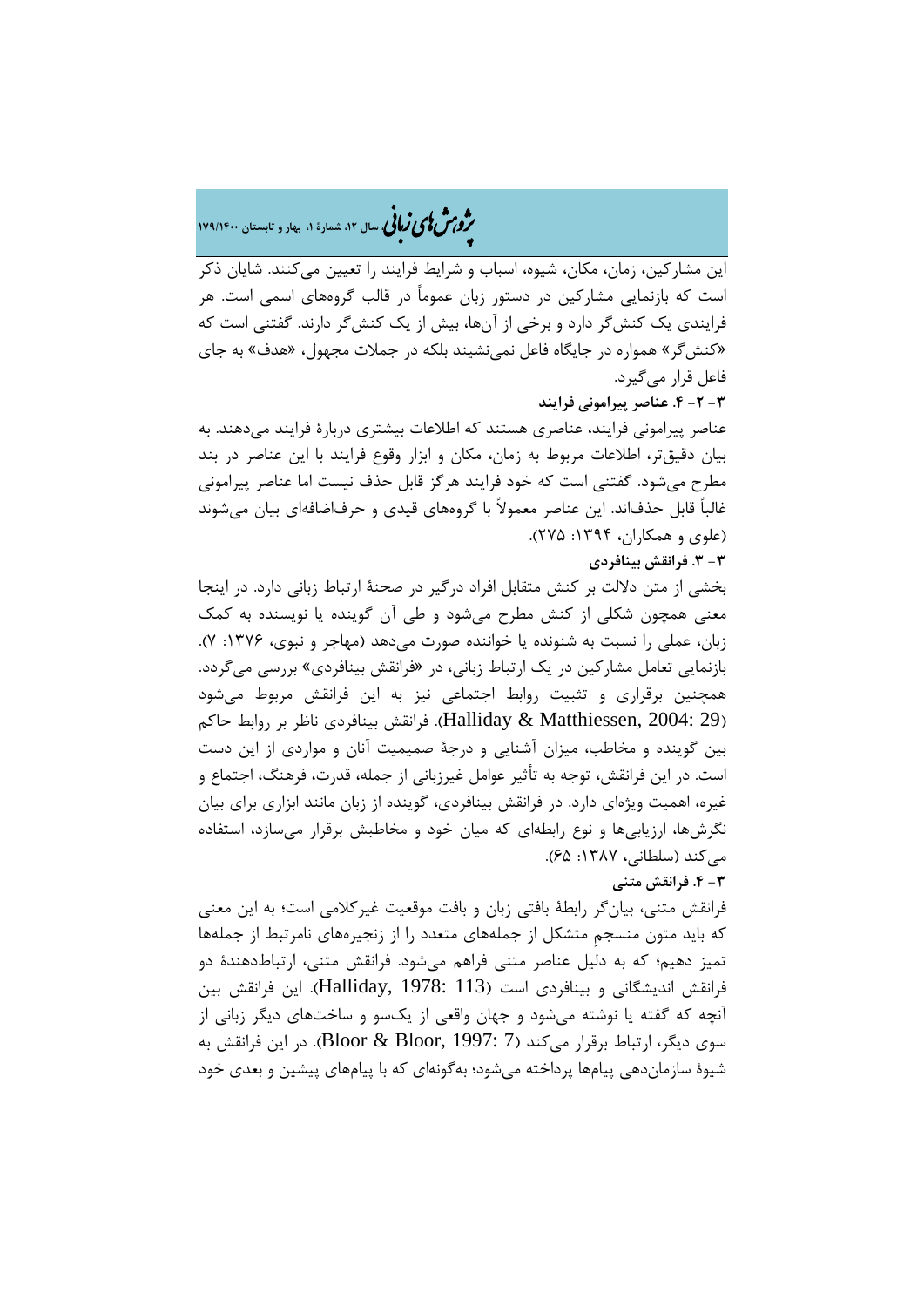و بافت وسیع مرتبط با آنها سازگاري داشته باشد (سراج، :1392 68). گفتنی است که بازنمایی شیوة سازماندهی خود زبان، بر عهدة «فرانقش متنی» است (آقاگلزاده و همکاران، :1390 246). کارکرد متنی زبان مربوط به جامعیت و شکل واحد ارتباطی در زمینۀ موقعیتی آن است (فاولر، :1381 84)؛ به عبارت دیگر، زبان میان خود و بافتی که در آن جاري است پل میزند تا به تناسب آن بافت، متنآفرینی کند. فرانقش متنی زبان خواننده را قادر میسازد تا متن را از مجموعهاي از جملههاي تصادفی و نامربوط بازشناسد (مهاجر و نبوی، ۱۳۷۶: ۲۸– ۲۷). گفتنی است که فرانقش متنی برساختۀ دو گروه از عوامل ساختاري و غیرساختاري است. عوامل ساختاريِ فرانقش متنی مشتمل بر ساخت مبتدا- خبری (آغازگر+ بیانگر <sup>\</sup>) و ساخت اطلاعاتی (اطلاعات دانسته + اطلاع بو) است و عوامل غیرساختاری آن ناظر بر تمهیدات انسجامی<sup>۲</sup> بهکا<sub>ر د</sub>فته در متن (شامل ارجاع، حذف و جایگزینی، ربط و انسجام واژگانی) است (همان: 71). در نمونۀ زیر که برگرفته از تامپسون (:2004 34) است، یک بند با تجزیههاي متفاوت از فرانقشهاي مختلف در قالب جدول ارائه شده است:

| بخون ۰۰ تر مسن متی تابع بی بیستر دی و مسی |     |        |             |           |                |               |
|-------------------------------------------|-----|--------|-------------|-----------|----------------|---------------|
| فرانقش                                    | بند | No war | Had         | disturbed | the<br>country | since<br>1815 |
| تجربي                                     |     | كنش گر | فرايند مادى |           | كنش پذير       | موقعيت        |
| بينافردى                                  |     | فاعل   | خودايستا    | فعلواژه   | متمم           | ادات          |
| متنى                                      |     | آغازگر | پايانبخش    |           |                |               |

جدول .1 فرانقشهاي تجربی، بینافردي و متنی

**-3 .5 نقش نظام گذرایی در سبکشناسی گفتمان**

یکی از نظریات مطرح در سبکشناسی گفتمان که بر نظام گذرایی و آراي دستوريِ هلیدي مبتنی است، نظریۀ سیمپسون است که بر جایگاه ویژة زبان در مطالعات سبکی تأکید میکند و مهمترین معیار در تعیین سبک یک گفتمان را توجه به نوع گزینشی میداند که نویسنده در زبان صورت میدهد (22 2004: ,Simpson(. در توضیح این موضوع باید گفت که رفتارهاي خاص ذهنی باعث رفتارهاي خاص زبانی میشود و نویسنده ناگزیر دست به گزینشهاي خاص در زبان میزند. وي در این گزینش، گاه سلیقههاي شخصی خود را در زبان اعمال میکند و از هنجارهاي زبان متعارف خارج میشود. به این ترتیب، باید سبک را محصول گزینش خاص نویسنده از واژهها دانست (کرد چگینی، ١٣٩٢: ٧٠). با توجه به این مسئله، سبک یک گفتمان، چگونگی استفادهٔ یک نویسنده از زبان و حاصل انتخابهاي وي از نظام «گذرایی» است. گزینش نظام- مندي که گذرایی از میان گزینههاي موجود در نظام زبان به دست میدهد، بر اساس

**.** 

- <span id="page-11-0"></span>1. Theme – rheme structure
- 2. Cohesive devices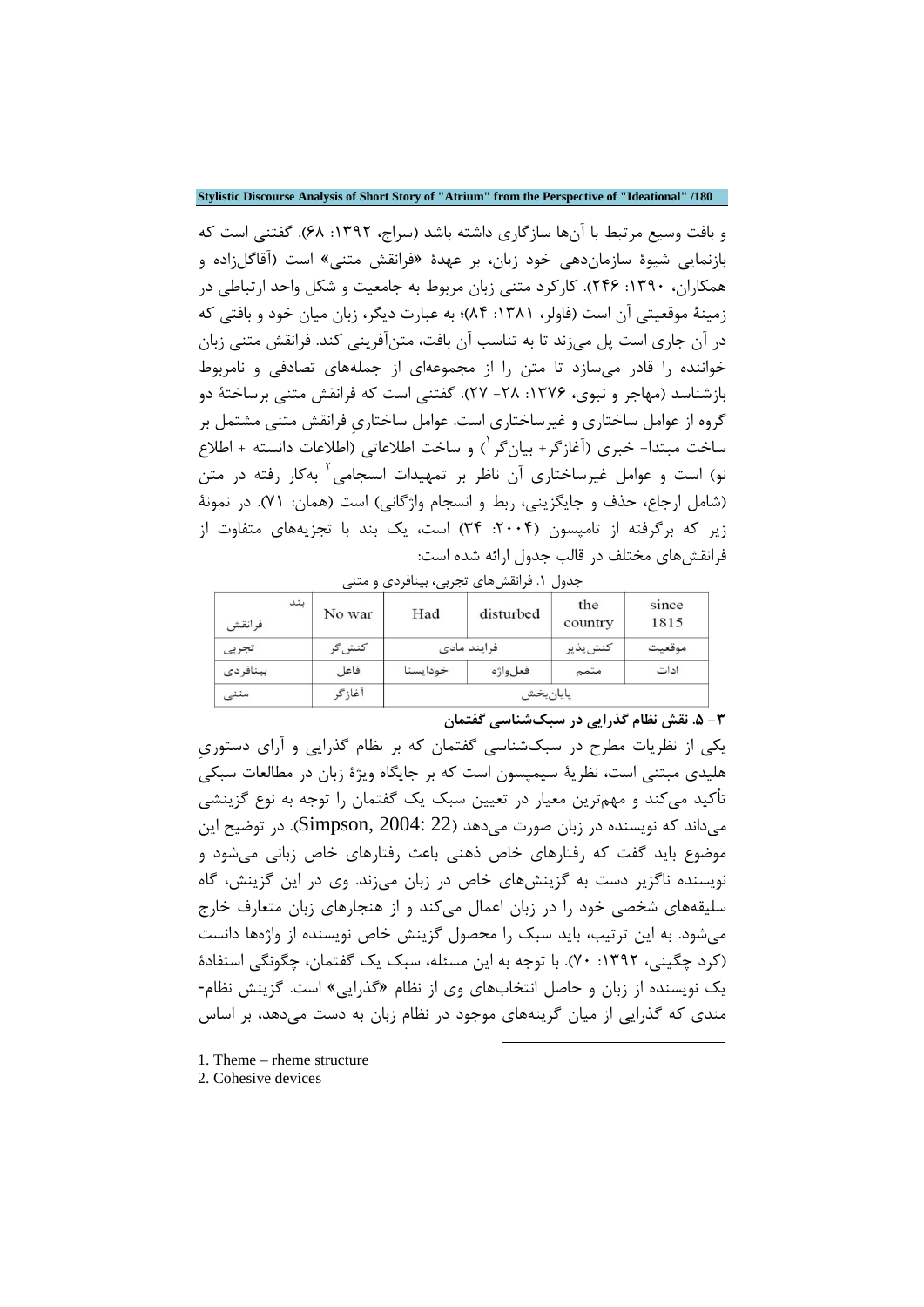# �ی زبا **، سال ،12 شمارة ،1 بهار و تابستان 181/1400** � �و ی �ش

انگیزههاي نویسنده از میان امکانات این نظام، صورت گرفته است. از اینرو، الگوي گذرایی ابزار روششناختی مهمی در بررسی سبکشناختیِ متون است ( ,Simpson 26 2004:). با توجه به این موضوع، انتخابگريها در زبان افراد مختلف، متفاوت است؛ یعنی در هر متنی با ذهنیات و تجربیات خاص نویسنده از جهان خارج روبهرو هستیم که متمایز از دیگران است و در تحلیل گفتمان باید به آن توجه کرد (سراج، ۱۳۹۲: 66). در واقع هر نویسنده با گزینشهاي خاص از انبوه گزینههاي موجود در نظام زبانی، «خوانشهاي مورد نظر و روشهاي خاص نگریستن به چیزها را در اولویت قرار میدهد و سایر شیوهها را سرکوب میکند یا ناچیز جلوه میدهد» (علوي و همکاران، :1394 266). بدین ترتیب، با استفاده از نظام گذرایی میتوان به بازنمایی ایدئولوژي نویسنده در یک اثر پرداخت؛ و از این نظر، گذرایی را باید الگوي مفیدي در تحلیل گفتمان و سبکشناسی متن دانست.

## **.4 خلاصۀ داستان**

دهلیز داستان زندگی یداالله، کارگر فقیري است که در گذشته زندگی سیاسی داشته و سپس دستگیر و زندانی شده است. او در زندان زیر شکنجههاي سخت، شکسته است و به همین دلیل همرزمان سابقش او را طرد کردهاند. یداالله که به مبارزه پشت کرده است، بعد از رهایی از زندان ازدواج میکند و خانوادهاي کوچک تشکیل میدهد. وي براي جبران بیمهري رفقاي گذشتهاش به زندگی و مشروبات الکلی پناه میبرد اما هرگز با این چیزها به آرامش نمیرسد. یداالله که گویی تمام زندگیاش در درون دهلیزي تاریک سپري شده است، بعد از مرگ فرزندانش دچار افسردگی میشود. از اینرو، باید دهلیز را داستان فروپاشی این کنشگر در درون خودش دانست.

## **.5 یافتههاي پژوهش**

**-5 .1 فرانقش اندیشگانی: تحلیل فرایندهاي فعلی در داستان**

نویسنده در داستان با اعمال گزینشهایی از میان عناصر نظام گذرایی، اعمال، تفکرات و احساسات خود و مشارکین گفتمان را منعکس میکند. در لایهاي از گزینشها، نویسنده با انتخاب فعل روبهرو است. وي با توجه به معناي مورد نظرش و براي انتقال آن به خواننده، فعلی از میان افعال موجود در زبان را برمیگزیند. از اینرو گزینش فرایندهاي فعلی از نظام گذرایی زبان تصادفی نیست و بر مبناي معناي ذهنی نویسنده شکل می- گیرد (آقاگلزاده و همکاران، :1390 252). چنانکه در مبانی نظري پژوهش بیان شد، توجه هلیدي در فرانقش اندیشگانی بر شرح و بازنمایی فرایند افعال متمرکز است. با توجه به این موضوع، با بررسی افعال و درصد فرایندهاي بهکار رفته در داستان دهلیز،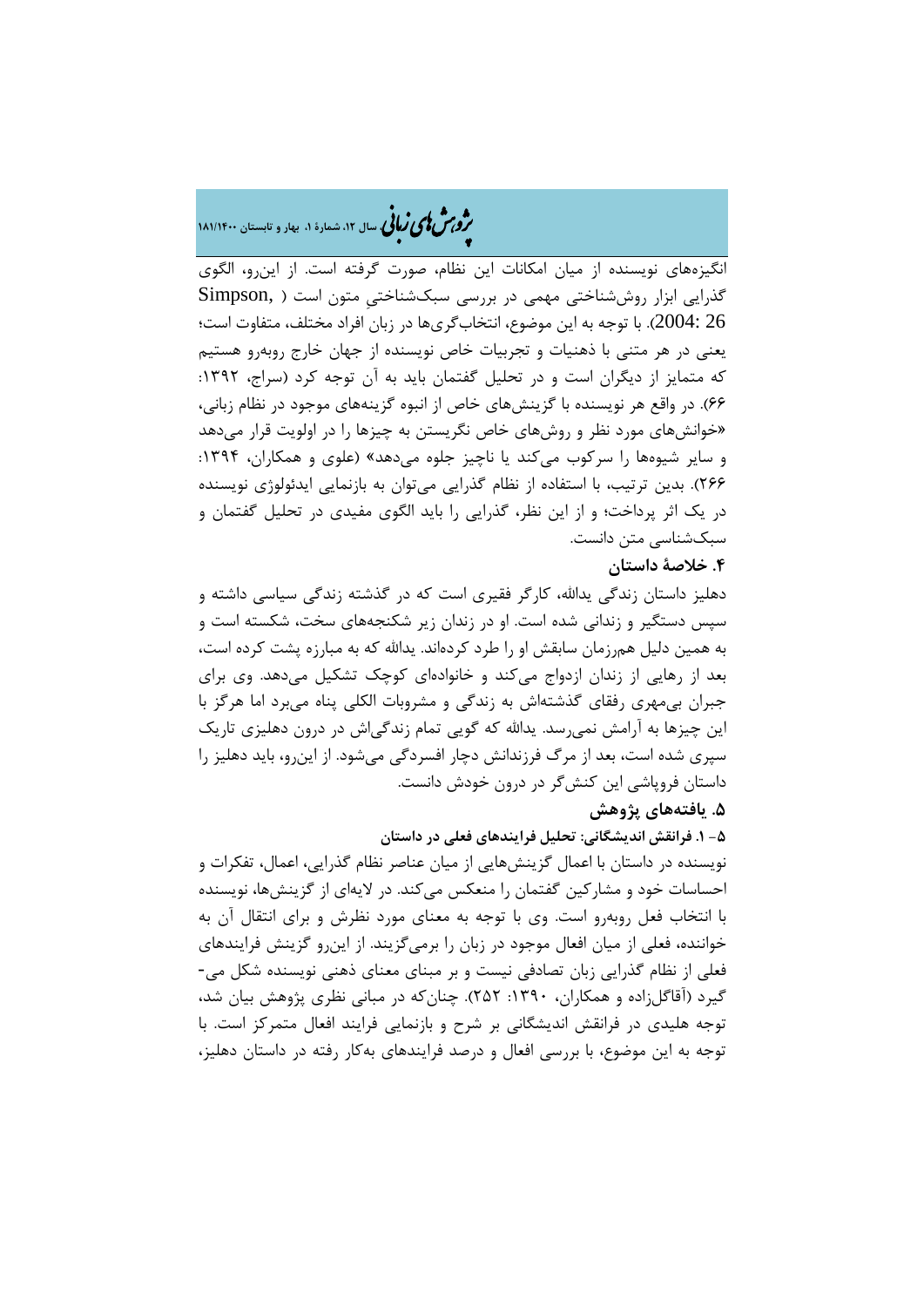میتوان به لایههاي پنهان این اثر راه یافت. در داستان مورد بحث، 239 فرایند فعلی وجود دارد که یکبهیک بر اساس الگوي هلیدي تحلیل شدهاند اما به دلیل محدودیت حجم مقاله، در جدول زیر تنها به ذکر یک نمونه از هر فرایند بسنده شده است. جدول ۲. نمونههایی از فرایند افعال در بندهایی از داستان

| ـ ىند                                                                                             | نوع فرايند |
|---------------------------------------------------------------------------------------------------|------------|
| وقتی در زدند، خواهرزنش عروسکها را برداشت و بُرد توی صندوقخانه (گلشیری، ۱۳۸۰:                      | مادی       |
| ۴۲).                                                                                              |            |
| ابروها را کشیده بود پایین و خوب میشد <u>دید</u> که دیگر خون زیر پوست صورتش نمیدوید                | ذهنى       |
| (همان: ۴۲).                                                                                       |            |
| همه دیدند که صورتش مثل یک تکه سنگ <u>شده بود</u> ، همانطور گوشهدار و بیخون… (همان:                | رابطهاى    |
|                                                                                                   |            |
| مرد فقط به ديوار بندكشي شدة دالان خانه نگاه كرد (همان: ۴۲).                                       | رفتاري     |
| او هم ابایی نداشت، <u>می<sup></sup>گفت:</u> آدم همه چیز را تحمل میکنه، شلاقی که تو پوس آدم میشینه | كلامى      |
| (همان: ۴۳).                                                                                       |            |
| انگار هیچ <i>ک</i> س توی اتاق <u>نبود</u> ، حتی صدای نفس کشیدنش هم شنیده نمیشد (همان: ۴۱).        | وجودى      |

 شایان ذکر است که بسامد و درصد وقوع فرایندها چنانکه در جدول پایین مشهود است، پس از بررسی تمامی افعال موجود در داستان به دست آمده است. جدول ٣. بسامد و درصد فرایند افعال در داستان

| ັ               | - - -<br>. . | .              |      |          |
|-----------------|--------------|----------------|------|----------|
| 7.59            | ٧٠           | مادى           |      |          |
| $\gamma \cdot$  | ۲۳           | ذهني           | اصلی |          |
| 7.7.            | ۴٧           | رابطهاى        |      | فرايندها |
| 7.7V            | ۶۵           | رفتاري         |      |          |
| 7.5             |              | كلامى          | فرعى |          |
| $7 \cdot$       | ۲۵           | وجودى          |      |          |
| $7 \cdot \cdot$ | ۲۳۹          | مجموع فرايندها |      |          |

شکل .1 نمودار بسامد فرایند افعال در داستان

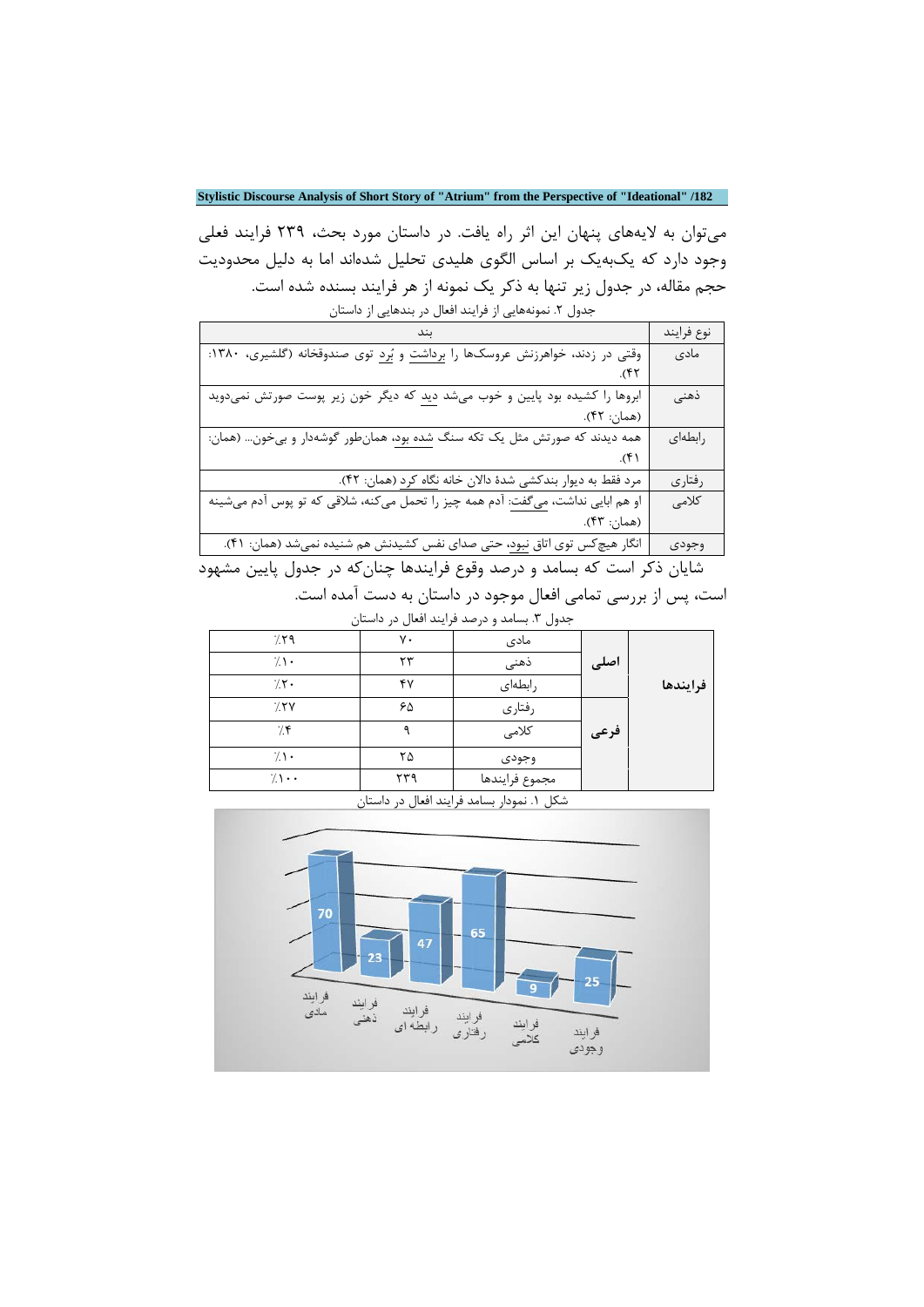�ی زبا **، سال ،12 شمارة ،1 بهار و تابستان 183/1400** � �و ی �ش

نتایج بررسی افعال و فرایندهاي موجود در داستان گلشیري به صورت زیر است: **-5 -1 .1 تحلیل فرایندهاي مادي** چنانکه در جدول شمارة 3 مشاهده میشود، فرایند مادي (%29)، بیشترین بسامد را در بین فرایندهاي موجود در گفتمان به خود اختصاص داده است. میزان اختلاف این فرایند با فرایند ذهنی (%10) در داستان، اندك و تصادفی نیست بلکه بسامد زیاد

فرایندهاي مادي بیانگر آن است که گلشیري به جاي پرداختن به مفاهیم درونی و انتزاعی، به کنشها و مفاهیم عینی توجه داشته است. شایان توجه است که گفتمان مادي و ملموسِ داستان دهلیز، چهرة واقعی جامعۀ نیمه بستۀ ایران را در دوران اوج قدرت محمدرضا پهلوي به تصویر کشیده است. در این دوران (زمستان 1343) که همه چیز در ایرانِ پساانقلاب سفید (1341) در ظاهري آراسته تجلی یافته است، گلشیري دلیلی نمییابد که براي توصیف این وضعیت، به فرایندهاي ذهنی متوسل شود. نویسنده همچنین با کاربرد مکرر فرایندهاي مادي در پیِ نشان دادن آن است که مشارکین گفتمان، چه کنشگر و چه کنشپذیر، ارتباط تنگاتنگی با جهان بیرون از داستان دارند. از دلایل دیگر کاربرد زیاد فرایند مادي در مقایسه با سایر فرایندهاي مطرح در فرانقش تجربی، این است که گلشیري حالات مشارکین را با فرایندهاي مادي توصیف کرده است تا خواننده بتواند درکی ملموس از وقایعِ آن داشته باشد. به عنوان نمونه در پارهگفتار ذیل براي توصیف اعمال کنشگر اصلی گفتمان، یعنی یداالله از افعال مادي استفاده شده است:

پارهگفتار 1 صبح جمعه ساعت نه و ده بلند میشد، میرفت سر حوض، سر و صورتش را میشست، چاي میریخت و با بچههاش بازي میکرد و بعد گلهاي اطلسی و لاله عباسی باغچه بود و حوض که خودش زیر آبش را میزد و آبش میکرد (همان: 44).

 توصیف کنشهاي یداالله در قطعۀ زبانی ذیل نیز با استفاده از افعال مادي صورت گرفته است:

پارهگفتار 2 شش روز تمام از صبح تا شب کار میکرد؛ با آن همه تیغۀ نگاه که میخواستند گوشتش را از استخوان جدا کنند؛ و زمزمههاي مداوم جر و بحثها و بوي نانی که روي دستش به خانه میبرد تا بچهها سق بزنند (همان: 44).

نکتۀ قابل تأمل در ارتباط با فرایندهاي مادي داستان این است که همسر یداالله منفعل و کنشپذیر است و نقشکنشگري ندارد. بهطورکلی هیچ کنشی از سوي وي انجام نمی- پذیرد و انجامدهندة کنشها در گفتمان، مشارکین دیگر هستند. با توجۀ به صحنۀ آغازین داستان که مواجهۀ غیرمنتظرة همسر یداالله با جنازة فرزندانش را به تصویر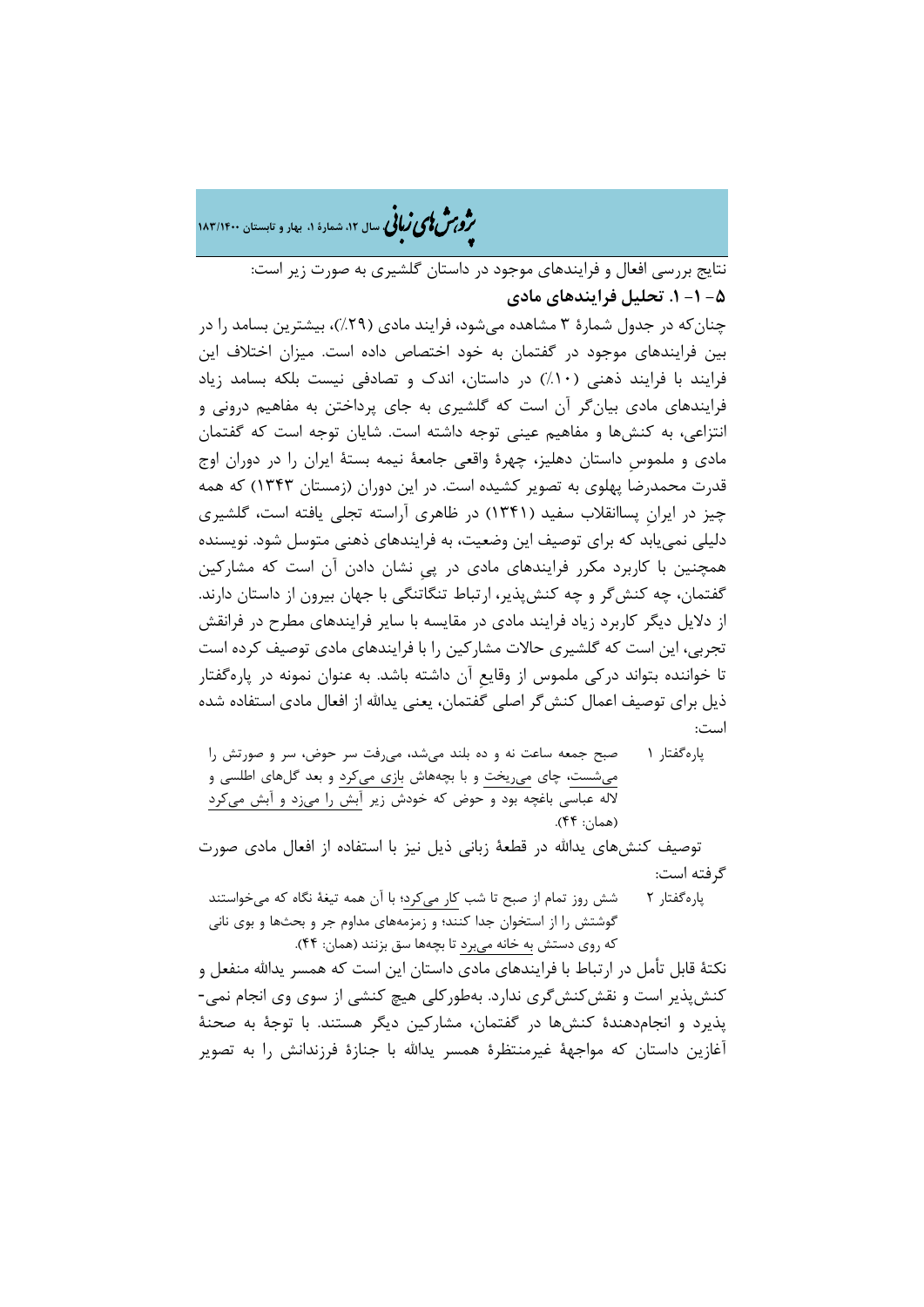کشیده است (نکـ: پارهگفتار 3)، چنین به نظر میرسد که گلشیري خواسته است فشارهاي روانیِ ناشی از این شوك عصبی را در کنشهاي انفعالآمیز این شخصیت نشان دهد.

پارهگفتار 3 فاجعه از وقتی شروع شد که مادر بچهها از حمام برگشت و پا گذاشت روي خرند خانه و دید که سه تا بچههاش تاقباز افتادهاند روي آب حوض... (همان: 41).

 نکتۀ قابل توجه دیگر در رابطه با بسامد بیشتر فرایند مادي نسبت به سایر فرایندها در گفتمان، این است که احتمالاً نویسنده خواسته است با بهکارگیري زیاد این فرایند، بر وجود کنشگر تأکید نماید و حضور او را پررنگتر کند؛ چراکه مشارك اصلی و شکل- دهندة فرایند مادي، کنشگر است.

**-5 -1 .2 تحلیل فرایندهاي ذهنی**

بررسی فرایندهاي ذهنی داستان، ما را به جهان ذهن کنشگرانِ آن رهنمون میکند. در جملۀ زیر، نویسنده با بیان اینکه [یداالله] «دلش میخواست باز حسن را میدید» (همان: 46)، در واقع توانسته است با کاربست فرایند «دیدن»، ذهنیت گذشتهگراي یداالله را مورد تأکید قرار دهد؛ چراکه دیدن حسن و حرف زدن با او، خاطرات سابق حزبی و سیاسیاش را تداعی میکرد. در چارچوب ایدئولوژيهاي حزبی، پارهگفتار ذیل، ذهنیت انتزاعی و تصورات آرمانی و غیرواقعی یداالله در مورد جامعۀ اطرافش را با استفاده از فرایند ذهنی به خوبی نشان داده است:

پارهگفتار ۴  $\frac{(\mathbf{x}-\mathbf{y})}{2}$  فکر میکردی بیرون که میای برای تاق نصرت میزنن اما هیچ خبری نبود، <u>همه</u> یادشان رفته بود... (همان: 45).

 بسامد کمتر فرایند ذهنی (%23) نسبت به فرایندهاي مادي و رفتاري در این گفتمان، حاکی از آن است که نویسنده با این کار، احساسات و خصوصیات ذهنی خود و مشارکین داستان را که از زاویۀ دید سوم شخص روایت کرده، کمتر دخالت داده است. **-5 -1 .3 تحلیل فرایندهاي رابطهاي**

نکتۀ مهمی که در یافتههاي این پژوهش باید به آن توجه کرد آن است که افزایش کاربرد فرایندهاي مادي در داستان به معناي کاهش کاربرد فرایندهاي رابطهاي نیست. بررسی فرایند رابطهاي (%20) در این گفتمان مبینِ آن است که نویسنده در این فرایند اغلب از فعلهاي «بودن» و «شدن» استفاده کرده و به وسیلۀ آنها به توصیف فضاي داستان و شناساندن هویت کنشگران پرداخته است. درواقع گلشیري با بهکارگیري فرایندهاي رابطهاي هر آنچه میخواسته به عینه به مخاطب نشان دهد، توصیف و تصویر کرده است.

- پارهگفتار ۵ ٪ غروب که هنوز <u>همسایهها توی خانه ولو بودند</u>، با دو تا پاسبان و یک پزشک قانونی...، (همان: 41).
- پارهگفتار 6 از میان زنها که بچه به کول ایستاده بودند توي حیاط و تازه کوچه میدادند رد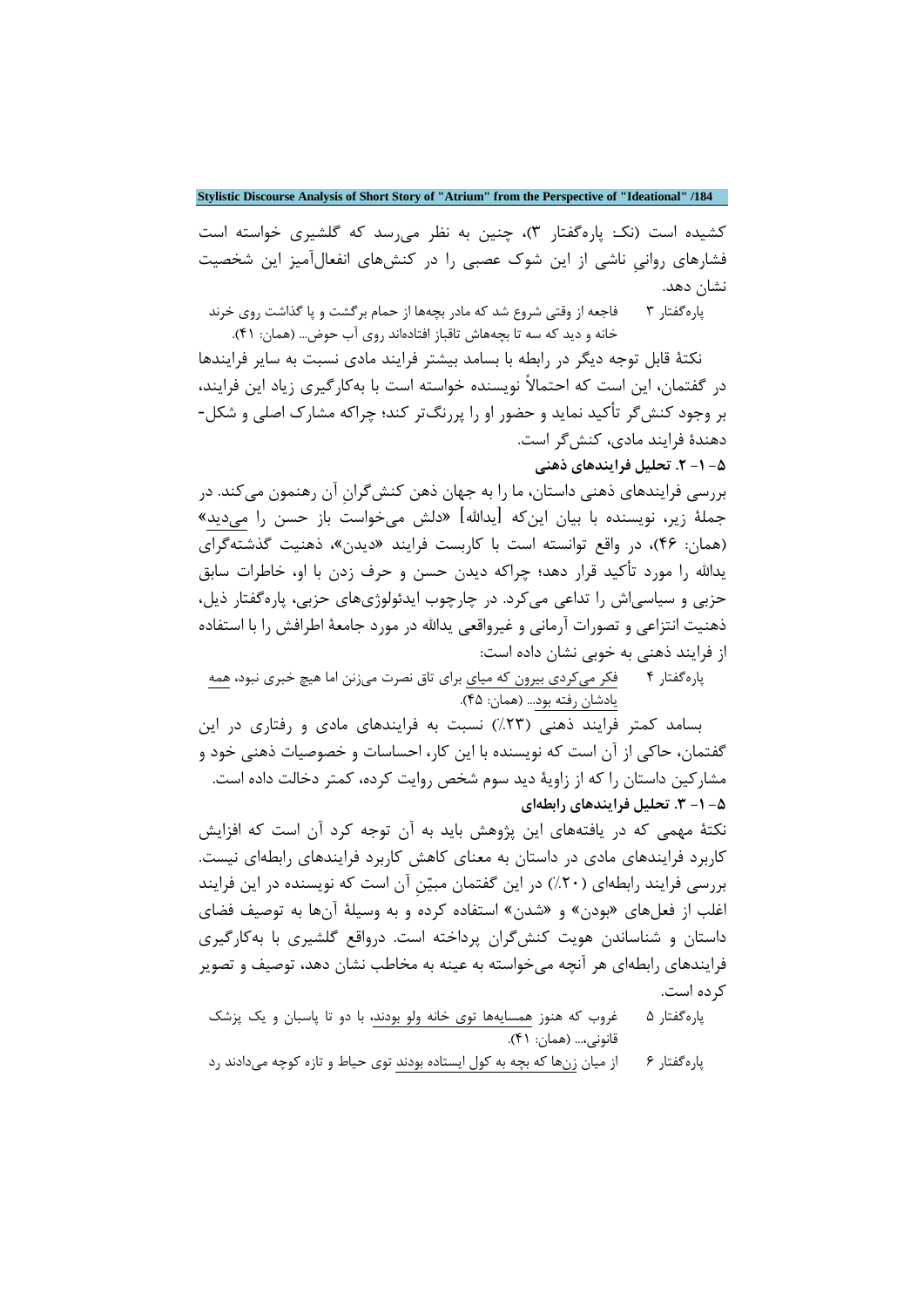�ی زبا **، سال ،12 شمارة ،1 بهار و تابستان 185/1400** � �و ی �ش

شد... (همان: 41).

- پارهگفتار 7 بوي سنگین نان و تاریکی را حس کرد که لحظه به لحظه غلیظتر میشد (همان:  $(57)$
- پارهگفتار 8 [یداالله] مشتش را که گره شده بود گذاشت روي میز که سرد و نمناك بود (همان: 46).

 نتایج تحلیل فرایندهاي رابطهاي در این مطالعه نشان میدهد که اکثر این فرایندها در زمان گذشته اتفاق افتادهاند و بیشترِ این تجربهها که با وجه اخباري بیان شدهاند در بالا بردن قطعیت کلام نویسنده و مشارکین گفتمان مؤثر هستند. شایان ذکر است که دلیل اصلی فرکانس بالاي فرایند رابطهاي در این گفتمان را باید در شکل روایی و داستانیِ آن جستوجو کرد.

**-5 -1 .4 تحلیل فرایندهاي رفتاري**

بعد از فرایند مادي، فرایند رفتاري (%27) پرکاربردترین فرایندي است که گلشیري با استفاده از امکانات موجود در نظام گذرایی دست به انتخاب آن زده است. بسامد بالاي این فرایند بیانگر آن است که نویسنده به توصیف حالات رفتاري مشارکین گفتمان توجه خاصی داشته است.

پارهگفتار 9 مردها چند تا جمله گفتند که مثل رگههاي یخ توي هواي دمکردة اتاق واریخت، بعد آنها هم خیره شدند به گلها و بوتههاي قالی (همان: 42).

 در همین راستا، شاهد تلاشهاي نویسنده براي شناساندن دلایل درونی رفتارهاي تا حدي غیرعادي یداالله- مشارك اصلی گفتمان- هستیم. یک نمونه از همین رفتارها را در پارهگفتار ذیل خواهیم دید:

پارهگفتار 10 [یداالله] هیچ حرفی نزد، توي کارخانه هم حرفی نزده بود، یعنی از خیلی وقت پیش بود که حرفی نمیزد... (همان: 42).

 بهطورکلی بررسی نوع فعلها در فرایندهاي رفتاريِ داستان همچنین نشان میدهد که تجربۀ دیداري نویسنده و مشارکین بر تجربۀ شنیداري آنها غلبه دارد. گفتنی است که این مسئله در چارچوب گفتمان واقعگراي داستان قابل انتظار است. **-5 -1 .5 تحلیل فرایندهاي کلامی**

در گفتمان مورد بحث، فرایندهاي کلامی بسیار اندکی وجود دارند؛ بهطوريکه مجموعاً فقط 9 فعل در خدمت این فرایند قرار گرفتهاند. به زعم نگارندگان، دلیل این مسئله به زاویۀ دید روایت و نوع راوي داستان بازمیگردد. از میان انواع روایتگران طرح شده در الگوي سیمپسون (1993)، راوي این داستان سوم شخص روایی است که البته «نشان دادن» را بر «گفتن» مقدم میداند. به این ترتیب، این نکته شاید بدیهی بنماید که مشارکین فرایندها در داستان چندان سخن نگفته باشند که همانطورکه گفته شد این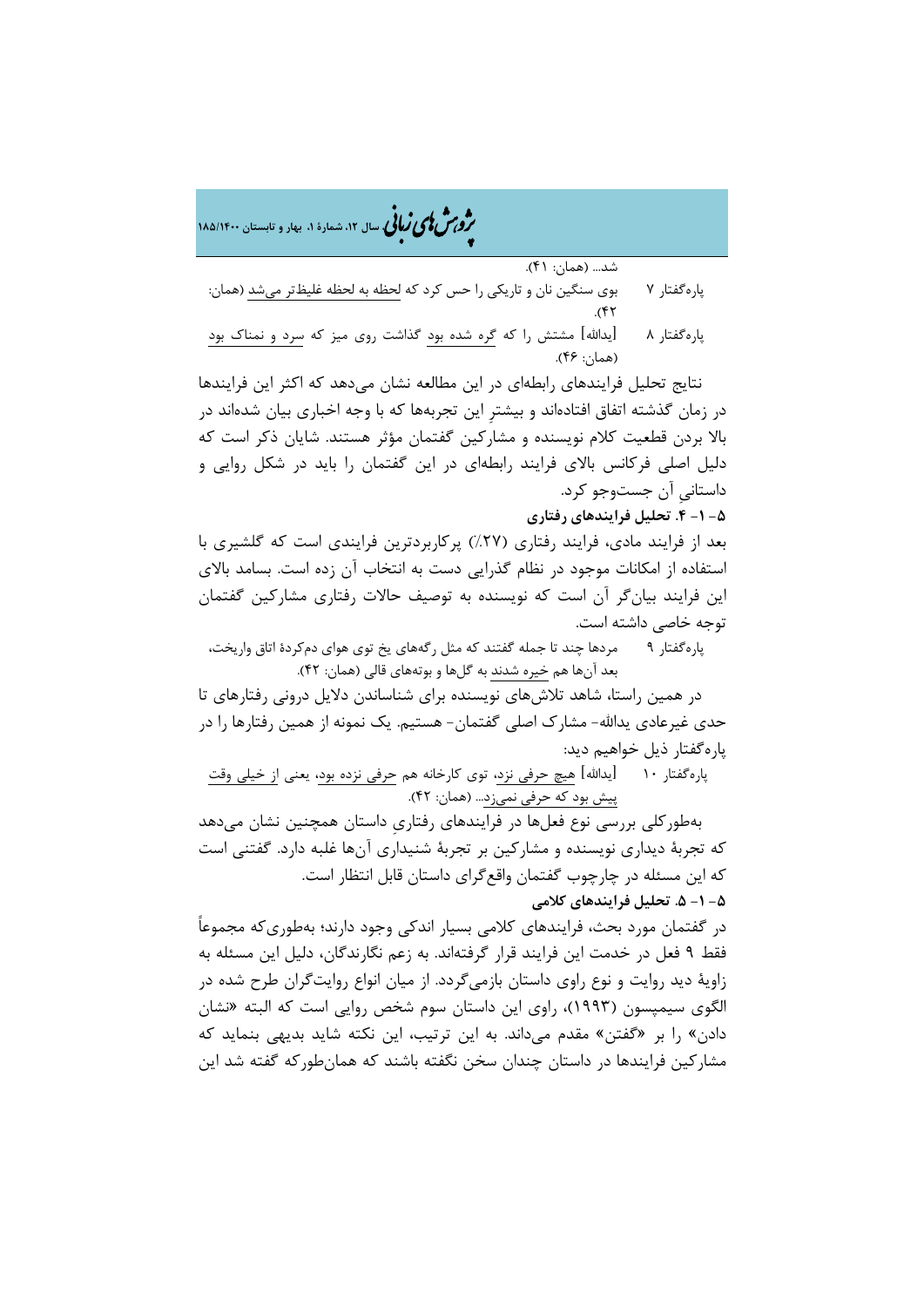موضوع به عملکرد زاویۀ دید در گفتمان مربوط است. علاوه بر زاویۀ دید، پایین بودن بسامد مربوط به افعال کلامی، میتواند نشاندهندة تمایل اندك نویسنده به کاربرد گفتوگوي دوطرفه بین مشارکین گفتمان باشد. شایان ذکر است که به دلیل عدم وجود مشارکین در فرایندهاي کلامی، تنهایی و جدایی یداالله از مردم دیگر، نمایانتر شده است. این تنهایی و انزوا در جايجاي گفتمان توسط نویسنده برجستهسازي شده است که پارهگفتارهاي 11 و 12 آن را به خوبی بازنمایی کردهاند:

- پارهگفتار 11 توي اتاق که رفت نانها را داد دست زنش و رفت بالاي اتاق نشست [...] خیره شده بود به دو تا عروسک روي تاقچۀ بلند... (گلشیري، :1380 42).
- پارهگفتار 12 همه دورش را خط کشیدند و او هم دور همه را، فقط با بعضیهشان سلام و علیکی داشت... (همان: 44)

 در پایانِ بخشِ فرانقش اندیشگانی، توجه به این نکته اهمیت دارد که داستان مورد بحث در ابتدا با فرایند مادي شروع میشود و سپس فضاي گفتمان به سمت فرایند رفتاري حرکت میکند. در ادامه با توجه به توصیفهاي گوناگونی که از فضاهاي مختلف ارائه میشود، جهت فرایندها به سمت فرایند رابطهاي پیش میرود.



**-5 .2 مشارکینِ فرایند**

در تحلیل فرایندهاي داستان دهلیز، به مشارکین متعددي برمیخوریم که یا عامل فرایند هستند یا فرایندپذیرند. در این متن، «یداالله» و «حسن» مشارکین اصلی گفتمان و بقیۀ شخصیتها مشارکین فرعی به شمار میآیند. بهطورکلی مشارکین به دو نوع کنشگر و کنشپذیر دستهبندي میشوند که در فرایندهاي مادي بیشتر نمود دارند. «براي رسیدن به کنشگران و کنشپذیرانِ گفتمان، بررسی میزان افعال لازم و متعددي اهمیت دارد. اگرچه در فعلهاي لازم ممکن است کنشپذیر نیابیم اما در افعال متعددي معمولاً یک کنشگر و یک کنشپذیر حضور دارند» (نبیلو، :1392 127).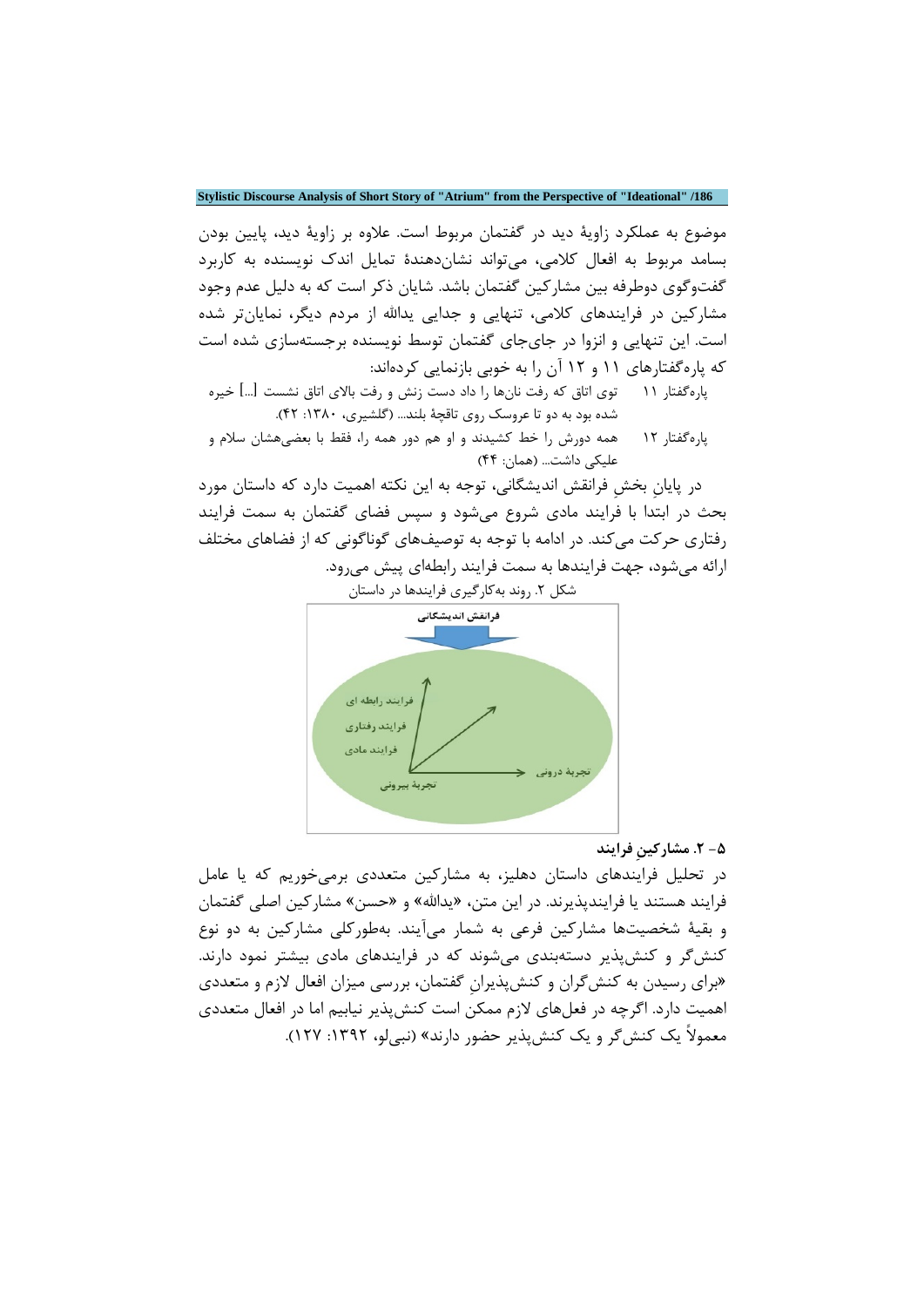| ده در میش کامی نرمافی سال ۱۲، شمارهٔ ۱، بهار و تابستان ۱۸۷/۱۴۰۰<br>پ |  |  |  |
|----------------------------------------------------------------------|--|--|--|
|----------------------------------------------------------------------|--|--|--|

| جدول ٣. مشاركين فرايند در داستان |       |         |         |                             |              |  |  |
|----------------------------------|-------|---------|---------|-----------------------------|--------------|--|--|
| كنش يذير                         | كنش5ر | مشاركين | مشاركين | مشاركين فرايند              | رديف         |  |  |
|                                  |       | فرعى    | اصلى    |                             |              |  |  |
|                                  | ❖     |         | ❖       | یدالله (کارگر و زندانی سابق |              |  |  |
|                                  |       |         |         | سیاسی)                      |              |  |  |
| ❖                                |       | ❖       |         | همسر يدالله                 | ۲            |  |  |
| ❖                                |       | ❖       |         | بچەھاي يدالله               | ٣            |  |  |
|                                  | ❖     | ❖       |         | همسايهها                    | ۴            |  |  |
|                                  | ❖     | ❖       |         | پاسبان                      | ۵            |  |  |
|                                  | ❖     | ❖       |         | پزشک قانونی                 | ۶            |  |  |
| ❖                                |       | ❖       |         | كارگر كارخانهٔ نساجى        | $\mathsf{v}$ |  |  |
|                                  | ❖     |         | ❖       | حسن (کارمند و زندانی        | ٨            |  |  |
|                                  |       |         |         | سابق سیاسی)                 |              |  |  |

 یداالله در فرایندهاي مادي متعدد در قالب نقش کنشگر در گفتمان دیده میشود. گلشیري در اثر خود از این شخصیت به عنوان مشارك اصلی فرایندها، چهرهاي منزوي و درونگرا ارائه کرده است. وي درونگرایی این کنشگر را در فرایندهاي مادي و رفتاري متعدد با انجام کنشهایی چون «گوشهگیري کردن»، «در تاریکی نشستن»، «سیگار کشیدن»، «خیره شدن به یک نقطه» و نظایر این فرایندها نشان داده است.

پارهگفتار 13 هر چه داد زدند: «آقا یداالله، آقا یداالله!» انگار هیچکس توي اتاق نبود. حتی صداي نفس کشیدنش هم شنیده نمیشد. اتاق یکپارچه سنگ بود، فقط از لاي پردهها، توي سیاهی

اتاق، روشنی سیگارش بود که مثل یک ستارة دور کورسو میزد (گلشیري، :1380 41). پارهگفتار 14 خواهرزنش چراغ را روشن کرد و مرد را دید که خیره شده بود به... (همان: 42).

 نویسنده همچنین توانسته است داشتن دیدگاه انتقادي یداالله نسبت به سنتهاي اجتماعی (از جمله سنت سوگواري) را با انجام کنشهایی از قبیل «پوشیدن پیراهن سفید در بحبوحۀ ماتم فرزندان»(همان: 42)، تصویرسازي نماید.

 حسن، بر خلاف یداالله که بیشترین حضور را در فرایندهاي مادي دارد، مشارك اصلی فرایندهاي رفتاري است. این کنشگر با لو دادن رفقاي سیاسی خود در زندان، به عنوان یک روشنفکر لیبرال در گفتمان داستان مطرح شده است. تقابل دیدگاههاي یداالله و حسن در داستان، تضاد دو ایدئولوژيِ سازشناپذیر است که یکی در برابر سلطه ایستادگی کرده و دیگري در مقابل آن تسلیم شده است. از اینرو نکتۀ مهمی که باید در بررسی فرایندهاي مرتبط با مشارکین اصلی این گفتمان به آن توجه کرد، تقابل کنشهاست. با توجه به مطلب فوق، چنین به نظر میرسد که گلشیري با قرار دادن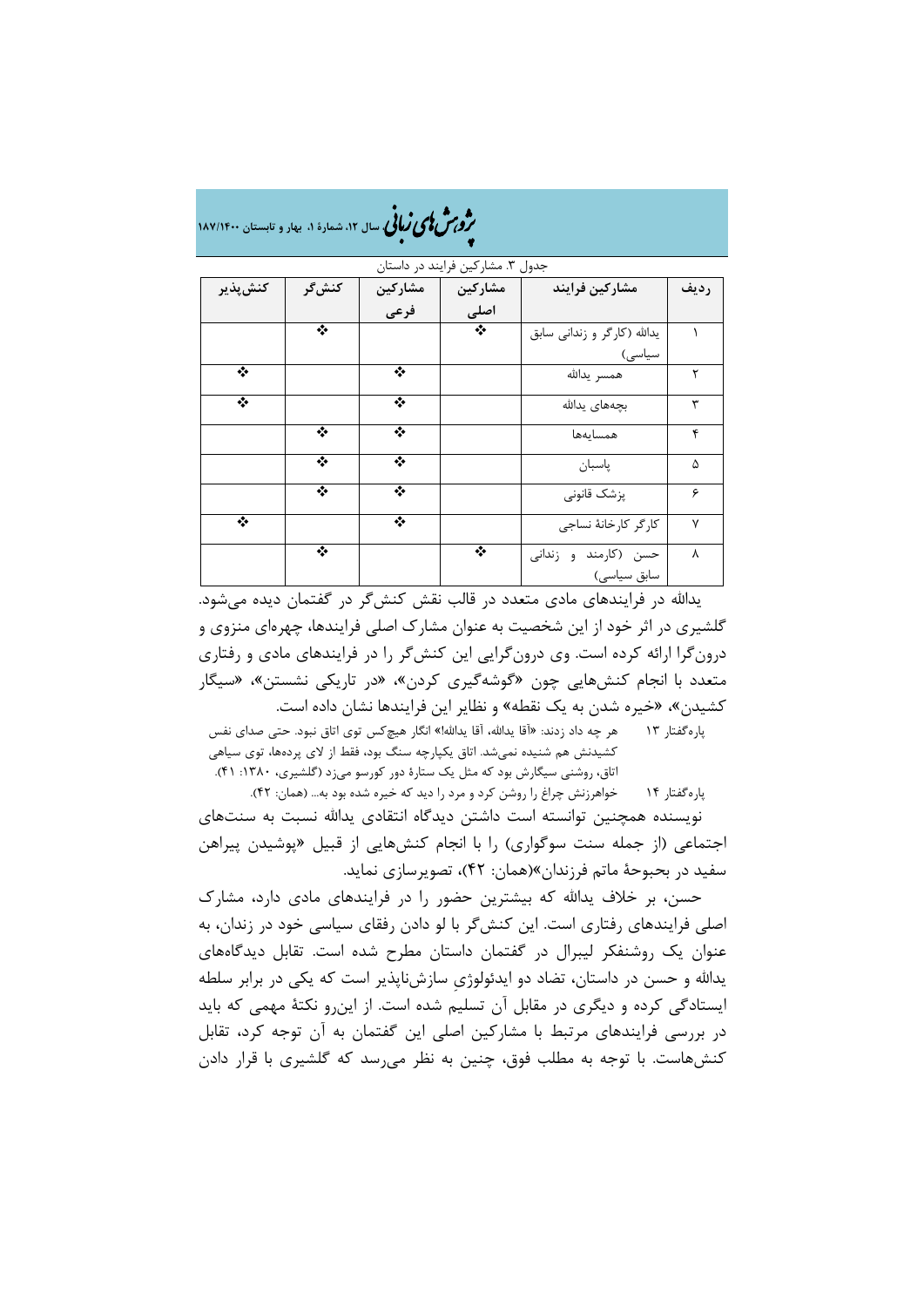مشارکین اصلیِ گفتمان خود در دو گروه مقابل هم در مرحلۀ نخست درصدد مقایسۀ کنشهاي آنان و در نهایت، ترجیح کنشهاي یداالله بر کنشهاي مبتنی بر رفتار خیانتآمیز حسن برآمده است. دقت در گفتمان نویسنده از منظر فرانقش بینافردي گویاي آن است که رابطۀ بین دو مشارك اصلی داستان مبتنی بر قدرت است. گلشیري با ترسیم چهرهاي کنشگر و مقتدر از یداالله بر قدرت ایدئولوژي او تأکید کرده است که شاید این بازنمایی در ارتباط با ارزشهاي ایدئولوژیک خود نویسنده باشد. پارهگفتار ذیل که از زبان حسن نقل شده است، شخصیت مقتدرتر یداالله را در درون زندان نسبت به او نشان مے دھد:

پارهگفتار 15 [حسن]: میدونم از من دلخوري، اما منم یکی بودم مث همه، مث اوناي دیگر، تو اون سولدونی هرچی خواستم باهات حرف بزنم، رو نشون ندادي. فکر می- کردي بیرون که میآي برات تاق نصرت میزنن... (همان: 45).

 مشارکین اصلی داستان گلشیري در چارچوب فرانقش بینافردي، براي تعامل با هم برقراري رابطه و تحت تأثیر قرار دادن یکدیگر، عمل میکنند. شایان ذکر است که مشارکین فرعی گفتمان بیشتر در فرایندهاي مادي و رابطهاي حضور دارند. از میان این مشارکین، چنانکه در جدول فوق قابل مشاهده است، همسر و بچههاي یداالله و نیز کارگر کارخانه کنشپذیر و بقیۀ مشارکین، کنشگر میباشند. بهطورکلی شیوة بازنمایی مشارکین گفتمان توسط گلشیري، به مقاومت در برابر سلطه و نابرابريهاي اجتماعی مشروعیت می,بخشد.

**-5 .3 فرانقش متنی: تحلیل زمینۀ اجتماعی و بافت موقعیتی داستان**

آنچنانکه در ملاحظات نظري پژوهش بیان شد، زبانشناسی نقشگرا به ارتباط زبان و زمینههاي اجتماعی آن توجه میکند؛ یعنی نقش و معناي اجتماعی زبان به سوي مطالعۀ بافت گرایش دارد، چراکه معناي هر سخن را بافت و موقعیت آن میسازد. گفتنی است که موقعیت از دیدگاه هلیدي تمام عوامل برون زبانیاي است که با متن رابطه دارند. «معنا همیشه با بافتی که در آن به کار میرود، نظام مییابد و بافت، محدودکنندة دامنۀ معناي انتخابشده است؛ یعنی بافت موقعیتی و بافت فرهنگی به تولید معناي زبان کمک میکند و آن را محدود کرده یا گسترش میدهد» (نبیلو، :1392 115). در همین راستا، فرانقش متنی، بیانگر رابطۀ بافتی زبان و بافت موقعیت غیرکلامی است. با توجه به این موضوع، فاولر (:1381 84) کارکرد متنی زبان را مربوط به جامعیت و شکل واحد ارتباطی در زمینۀ موقعیتی آن میداند. انتخاب فرایندهاي فعلی توسط گلشیري در گفتمان داستان، بهطور نظاممند متأثر از ساختار اجتماعی جامعۀ ایران در نیمۀ دهۀ چهل شمسی است. از این رو باید گفت که بین تجلی روساخت نقشهاي زبانیِ داستان و چارچوب اجتماعیِ آن رابطهاي نزدیک وجود دارد.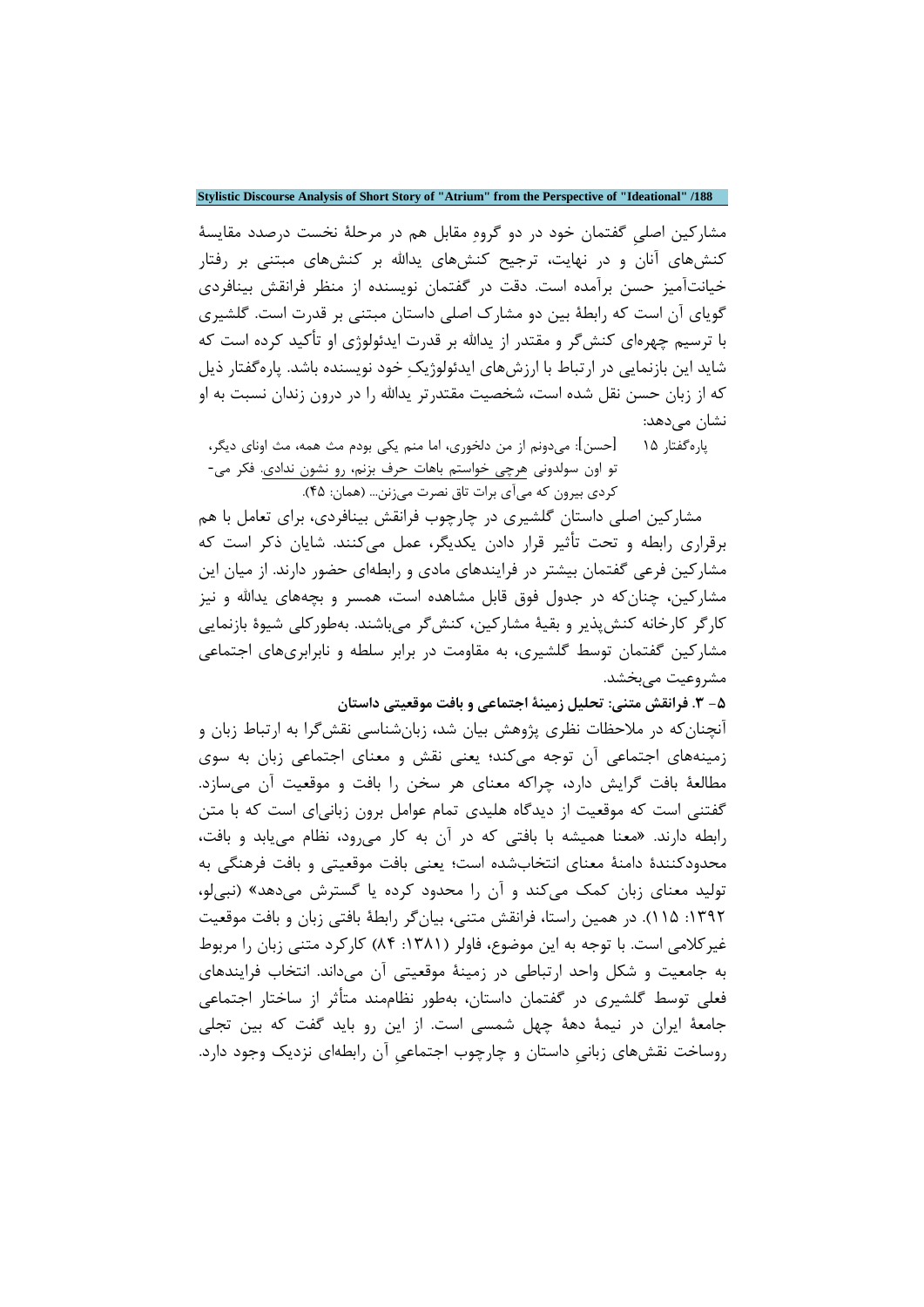## �ی زبا **، سال ،12 شمارة ،1 بهار و تابستان 189/1400** � �و ی �ش

داستان کوتاه دهلیز در سال 1343 یعنی بعد از «انقلاب سفید» یا «انقلاب شاه و مردم» (۱۳۴۱) نوشته شده است. دورهٔ تولید این اثر با رشد تفکر سرمایهداری <sup>۱</sup> و توسعهٔ صنعت در ایران همزمان است. در آن سالها کارگران صنعتی که عمدتاً در صنایع نفت و نساجی اشتغال داشتند، با تشکیل اتحادیهها و جنبشهاي کارگري دست به اعتصابها و اعتراضهایی میزدند که عموماً به دلیل انتساب به احزاب سوسیالیست با مخالفت و سرکوب حکومت پهلوي مواجه میشد. با دقت در متن داستان دهلیز به عنوان سطح خرد گفتمان و درك ارتباط آن با سطح کلان یعنی جامعهاي که متن در بافت آن تولید شده است، میتوان به نقش و معناي اجتماعی گفتمان نویسنده دست یافت. کنشگر اصلی داستان یعنی یداالله، کارگر کارخانۀ نساجی است که مدتی را به دلیل اعتصاب در زندانی سپري کرده و زیر شکنجه بوده است. وي بعد از آزادي از زندان، آنطور که گلشیري تصویرسازي کرده است، در زندان بزرگتري به سر میبرد که جامعۀ اوست. درجایی که کار میکند دستگاههاي بافندگی مانند موجودي زنده براي ادامۀ زندگی خون میخواهند و یداالله باید دستهایش را سریع حرکت دهد تا لاي چرخدندهها گیر نکند.

پارهگفتار 16 حالا فقط سالن کارخانه مانده بود و آن همه صداهاي دستگاههاي بافندگی که زیر انگشتهاي تر و فرزش که نخها را گره میزد، مثل یک موجود زنده و نیرومند جان داشت و نفس میکشید و از دستهاش خون میگرفت تا نخها را پارچه کند (گلشیري، :[1380](#page-20-0) 44).

 پارهگفتار فوق را باید استعاره از نظام سرمایهداري دانست که براي حفظ وضعیت خود کارگرانی چون یداالله را مورد استثمار قرار داده است. در همین چارچوب، مرگ فرزندان فقیر یداالله را هم میتوان در راستاي منفعتطلبی سرمایهداران وابسته به قدرت تحلیل کرد. اگر از این منظر به فرایندهاي فعلی و مشارکین وابسته به آن در داستان گلشیري بنگریم، درخواهیم یافت که این گفتمان کلیتی منسجم دارد که با گفتمان سرمایهداري در ایران عصر پهلوي به مقابله برخاسته است. از این رو در چارچوب فرانقش متنی، باید به مجموعه انتخابهایی از سوي گلشیري توجه کرد که در نظام معنایی داستان و شبکۀ روایی گفتمان با هم مرتبطاند. با توجه به آنچه گفته شد، بدیهی است که واقعیتهاي اجتماعیِ دورة تولید داستان در زبان و گفتمان نویسندة آن رمزگذاري شدهاند؛ بنابراین باید به کلیت این متن همچون برشی از بافت فرهنگی و اجتماعی نگریسته شود.

 $\overline{a}$ 

<span id="page-20-0"></span>1.Capitalism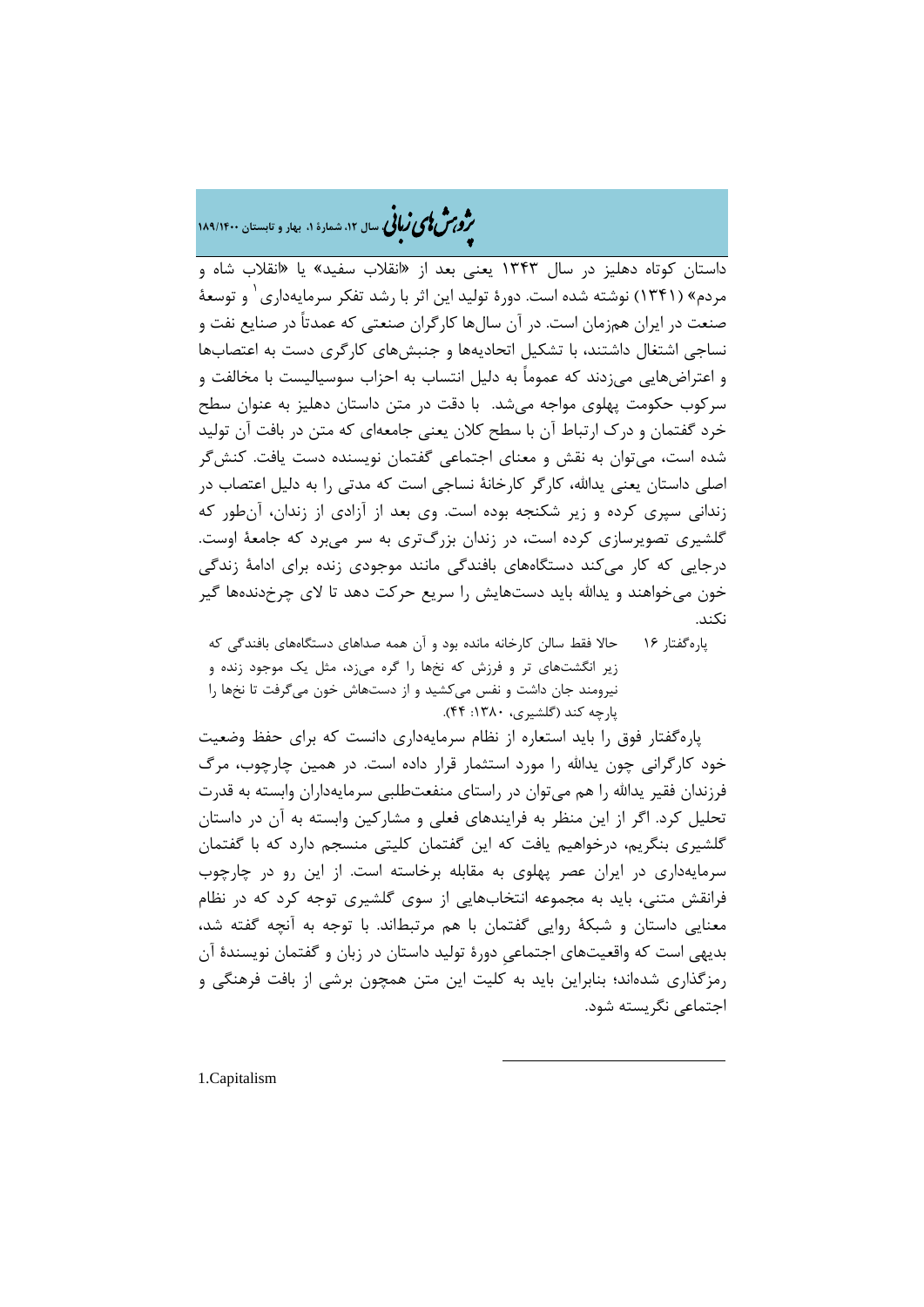### **.6 نتیجه**

نتایج این جستار نشان میدهد که گزینشهاي زبانی نویسنده از میان عناصر واژگانی و انتخاب فرایند افعال، تأثیر قابل توجهی در شکلگیري سبک گفتمان داستان داشته است. بدیهی است که چگونگی این گزینشها از طریق نظام گذرایی، دنیاي درونی و بیرونی گفتمان داستان و مشارکین آن را بازنمایی کرده است. در همین چارچوب، نویسنده در راستاي واقعنمایی و براي انگارهسازي جهان بیرون، با کاربست فرایندهاي متعدد مادي به بیان امور و اتفاقات محسوس پرداخته است. وي همچنین با استفادة کمتر از فرایندهاي ذهنی نسبت به فرایندهاي مادي، احساسات و خصوصیات ذهنیِ مشارکین گفتمان را به صورت بسیار ناچیز نشان داده است. نتیجۀ تحلیل فرایندهاي رابطهاي در گفتمان داستان، بیانگر آن است که حضور این فرایند پر بسامد، همراه با غلبۀ گونۀ وصفی در گفتمان است. در رابطه با فرایندهاي رفتاري نیز یافتهها نشان دادهاند که نویسنده از این فرایندها براي توصیف حالات رفتاري مشارکین در گفتمان داستان استفاده کرده است. با انجام تحلیلهاي کمی در این مطالعه، مشخص شد که فرایندهاي مادي (%29)، رفتاري (%27) و رابطهاي (%20)، بیشترین بسامد و فرایندهاي وجودي (%10)، ذهنی (%10) و کلامی (%4) داراي کمترین بسامد در گفتمان داستان هستند. با توجه به این آمار، شایان ذکر است که بسامد پایین فرایندهاي کلامی در داستان، به عملکرد زاویۀ دید سوم شخص در گفتمان مربوط است. بررسی زمینههاي اجتماعی داستان نشان داد که بین انتخاب نوع فرایندهاي فعلی و بافت موقعیتی متن، تناسب معناداري وجود دارد. از این رو تجلی روساخت نقشهاي زبانیِ داستان حاکی از آن است که دورهٔ تولید این اثر با رشد تفکر سرمایهداری ٰ و توسعهٔ صنعت در ایران همزمان است.

## **منابع**

- آقاگلزاده، فردوس؛ عالیه کرد زعفرانلو کامبوزیا و حسین رضویان (1390)، سبکشناسی داستان بر اساس فعل: رویکرد نقشگرا، سبکشناسی نظم و نثر فارسی، سال چهارم، شمارة ،11 بهار، صص  $.729 - 797$
- تولان، مایکل (1386)، روایتشناسی؛ درآمدي زبانشناختی- انتقادي، مترجمان: فاطمه علوي و فاطمه نعمتی، تهران، سمت.
- خان جان، علیرضا؛ زهرا میرزا (1385)، درآمدي به شعرشناسی نقشگرا (رویکردي زبانشناختی)، پژوهش زبان و *ادبیات فارسی*، شمارهٔ هفتم، پاییز و زمستان، صص ۸۳- ۱۰۱.

سجودي، فرزان (1390)، نشانهشناسی کاربردي، تهران، انتشارات علم. سراج، سیدعلی (1392)، مطالعۀ دستور نقشگراي هلیدي در ده رمان از ده داستاننویس زن ایرانی، مطالعات داستانی، سال دوم، شمارة دوم، زمستان، صص -60 .77

 $\overline{a}$ 

<span id="page-21-0"></span>[1](#page-21-0) Capitalism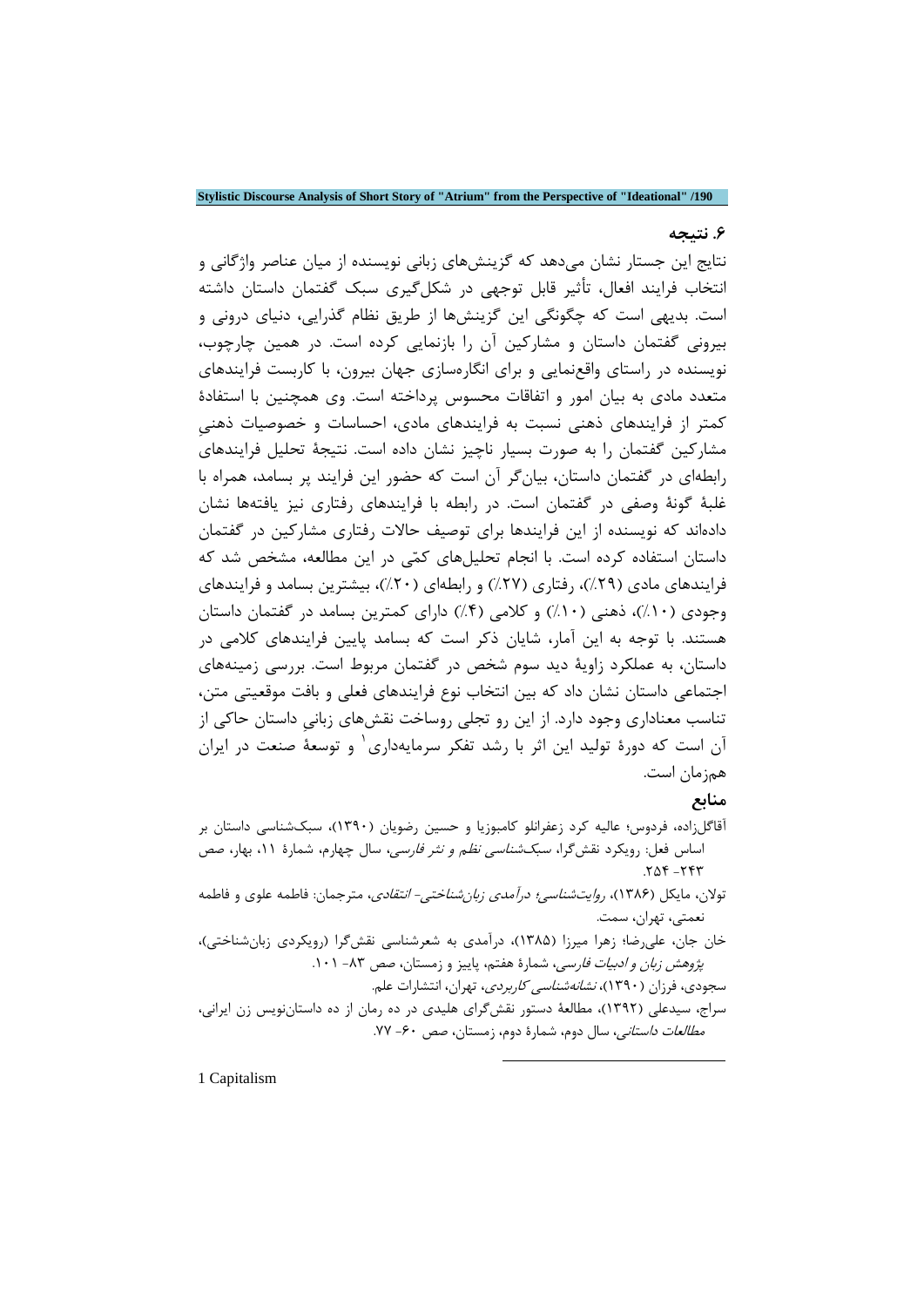�ی زبا **، سال ،12 شمارة ،1 بهار و تابستان 191/1400** � �و ی �ش

سلطانی، سید علیاصغر (1387)، قدرت، گفتمان و زبان (سازوکارهاي جریان قدرت در جمهوري *اسلامی ایران*)، تهران، نشر نی.

صمدیانی، غلامرضا؛ و محمد تقوي (1395)، بررسی تجربههاي عرفانی در عبهرالعاشقین بر اساس فعل: رویکرد نقش گرا، *پژوهشهاي ادب عرفاني* (گوهر گويا)، سال دهم، شمارهٔ ۳۰، بهار و تابستان، صص  $Y^{\varphi}$  -49

علوي، فاطمه و همکاران (1394)، سبکشناسی انتقادي زاویۀ دید در داستان کوتاه «مردي که برنگشت»، *ادب و زبان*، سال ۱۸، شمارهٔ ۳۸، پاییز و زمستان، صص ۲۶۵- ۲۸۹.

فاولر، راجر (1381)، ادبیات به منزلۀ کلام، مترجمان: مریم خوزان و حسین پاینده، تهران، نشر نی. کرد چگینی، فاطمه؛ پورنامدارایان، تقی (1392)، تأثیر گزینش ادبی در سبک با تأکید بر دیدگاه پاول سیمپسون، *کهن نامۀ ادب فارسی*، سال چهارم، شمارهٔ اول، بهار، صص ۶۹- ۹۳.

گلشیري، هوشنگ (۱۳۸۰)، *نیمۀ تاریک ماه* (داستانهاي کوتاه)، تهران، نیلوفر.

مصطفوي، پونه؛ و مرضیه صناعتی (1395)، بررسی سبکی یک داستان کوتاه معاصر از منظر نقشگرایی هلیدی، *زبان و زبان شناسی*، دورهٔ ۱۲، شمارهٔ ۲۳، بهار و تابستان، صص ۱۳۱- ۱۵۶.

مهاجر، مهران؛ و محمد نبوی (۱۳۷۶)، *به سوی زبانشناسی شعر؛ رهیافتی نقش گرا*، تهران، نشر مرکز. نبیلو، علیرضا (1392)، بررسی و تحلیل دو غزل از خاقانی و حافظ بر مبناي زبانشناسی نقشگرایی سیستمی، *زبان و ادب فارسی*، سال ۶۶، شمارهٔ ۲۲۷، بهار و تابستان، صص ۱۱۳ - ۱۳۵.

- Aghagolzadeh, F; Zaffaranloo Kambozia, A & Razavian, H. 2011. Stylistics of the story based on the verb: a functional approach. *Stylistics and analysis of Persian poerty and prose text*. Fourth Year, No. 11, Spring. Pp 243- 254. [In Persian].
- Alavi, F et al. 2015. Critical Stylistics of Point of View in the Short Story "The man who did not return". *Letters and Language*. Volume 18, No 38, Fall and winter, Pp. 265-290. [In Persian].
- Bloor, T & M. Bloor. 1997. *The Functional Analysis of English: A Hallidayan Approach*. 2 nd edition, New York: Arnold.
- Eggins, S. 2007. An introduction to systemic functional linguistics. reprinted NewYork.
- Fowler, R. 2002. *Literature as words* (Linguistics and literary criticism), Translated by: Maryam Khouzan & Hossein Payendeh. Tehran: Ney. [In Persian].
- Golshiri, H. 2001. *The Dark Side of the Moon* (Nime-ye Tarik-e Mah). Tehran: Niloofar. [In Persian].
- Halliday, M. 1985. *An Introduction to Functional Grammar*. London: Edward Arnold.
- Halliday, M. 1978. *Language as Social Semiotics*. London: Edward Arnold.
- Halliday, M & Ch. Matthiessen. 2004. *An Introduction to Functional Grammar*, 3 rd Edition, London: Edward Arnold Publishers Ltd.
- Khan Jan, A; Mirza, Z. 2006. An Introduction to the functionalist poetics. *Research in Persian Language & Literature*, No. 7, Autumn and Winter, pp. 83-101. [In Persian].